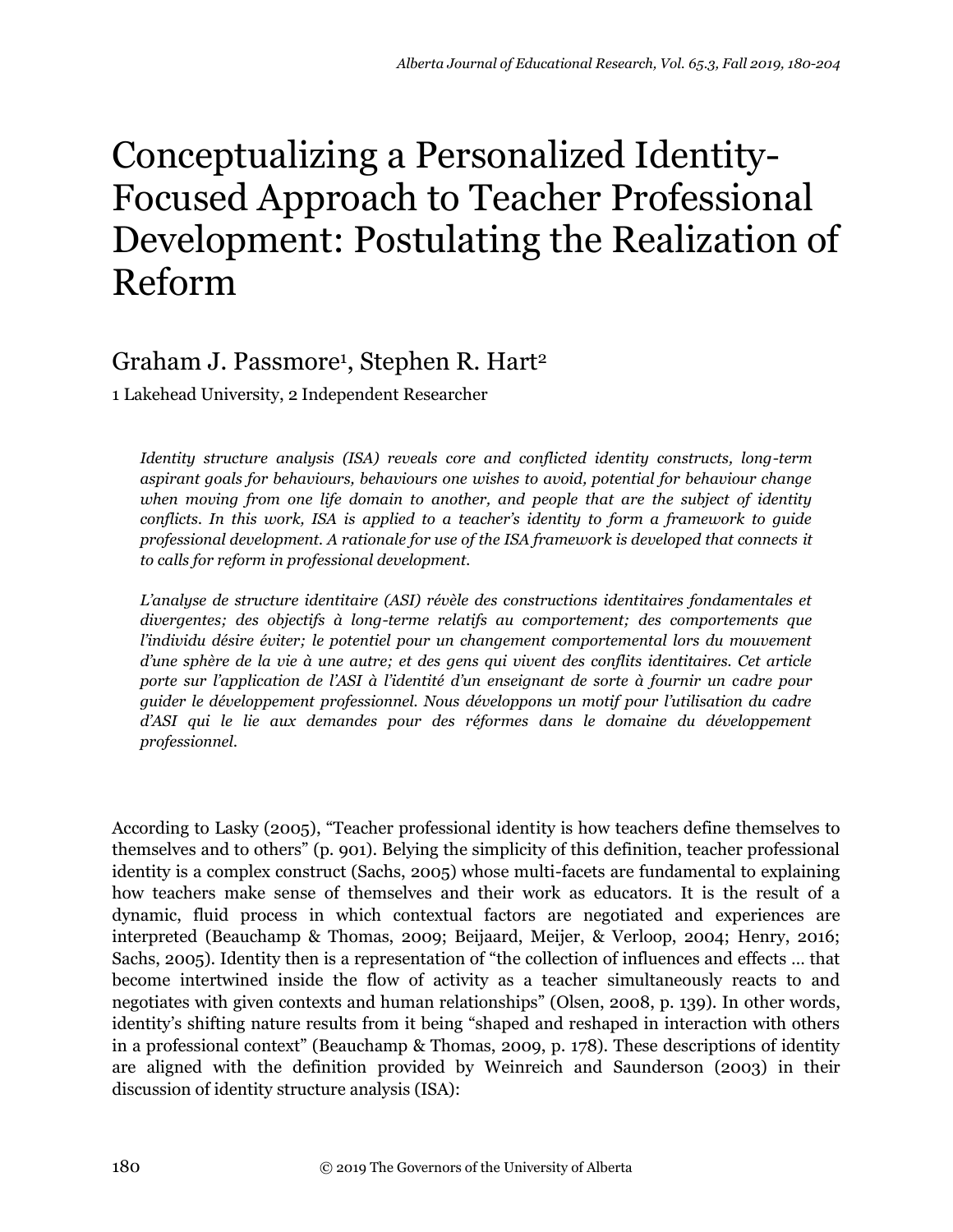A person's identity is defined as the totality of one's self-construal, in which how one construes oneself in the present expresses the continuity between how one construes oneself as one was in the past and how one construes oneself as one aspires to be in the future. (p. 26)

To Weinreich and Saunderson, ethnic, racial and gender identity pertain to particular parts of the totality of one's construal of self. That being the case, we hold that teacher professional identity in ISA is that part of the totality of one's self-understanding that expresses the continuity between past, present, and future construal of self in relation to the professional work of teaching.

In a review of teacher identity research Beijaard, Meijer, and Verloop (2004) reported that Knowles (1992) and Nias (1989) related professional identity to images of self, while Goodson and Cole (1994), Volkmann and Anderson (1998), and Cooper and Olson (1996) placed emphasis on teacher roles. In regard to the measurement of teacher roles, Beijaard et al. (2004) suggested that four characteristics were of import: commitment to teaching, professional orientation, task orientation, and self-efficacy. On applying scales to the measurement of these characteristics, Lamote and Engels (2010), and Rots, Aelterman, Vlerick, and Vermeulen (2007) were able to successfully distinguish among higher, median, and lower teacher ratings. Despite this significant step forward, researchers call for greater differentiation among teacher identity with a scale that is sensitive to processes and factors that influence identity formation such as the continuous evaluation and re-evaluation of experiences (Kerby, 1991), social context and concepts of self (Beijaard et al., 2004), and personal history and culture (Lamote & Engels, 2010).

While the literature on teaching emphasizes the significance of identity in teacher development, it is unclear if or how this recognition has explicitly informed the design of professional development initiatives. Despite rhetoric calling for a more progressive approach to teacher professional development, traditional strategies that reflect a one-size-fits-all orientation persist and thrive (Burnham, 2015; Lieberman, 1995; Yendol-Hoppey & Dana, 2010). Observing the dominance of training options, Little (1993) noted the prevalence of "workshop series, special courses, or in-service days devoted to transmitting some specific set of ideas, practices, or materials to teachers" (p. 133). Although we acknowledge that many innovative and progressive approaches to professional development are being deployed in schools, we are concerned that traditional delivery models still persist. Like Girvan, Conneely, and Tangney (2016), we are concerned that "new ideas and practices are still presented to teachers using traditional approaches such as transmission of information and observation of 'expert teachers' with experienced classes, which does not attend to the personal nature of professional development" (p. 130). This is particularly troubling, for if we fail to understand professional development as a personalized endeavour we could potentially undermine reform efforts that call for a systemic change in teacher practices.

Little (1993) characterizes this as a "problem of fit between the task of reform and the prevailing models of professional development" (p. 139). The issue being that the prevailing (traditional) approaches to professional development often place more emphasis on knowledge transmission and consumption than on knowledge creation and construction. Consequently, teachers can find themselves in professional development experiences that are more passive than active. Quiroz and Secada (2003) underline this concern by suggesting that although professional development is now accepted as a critical component of school reform, "teachers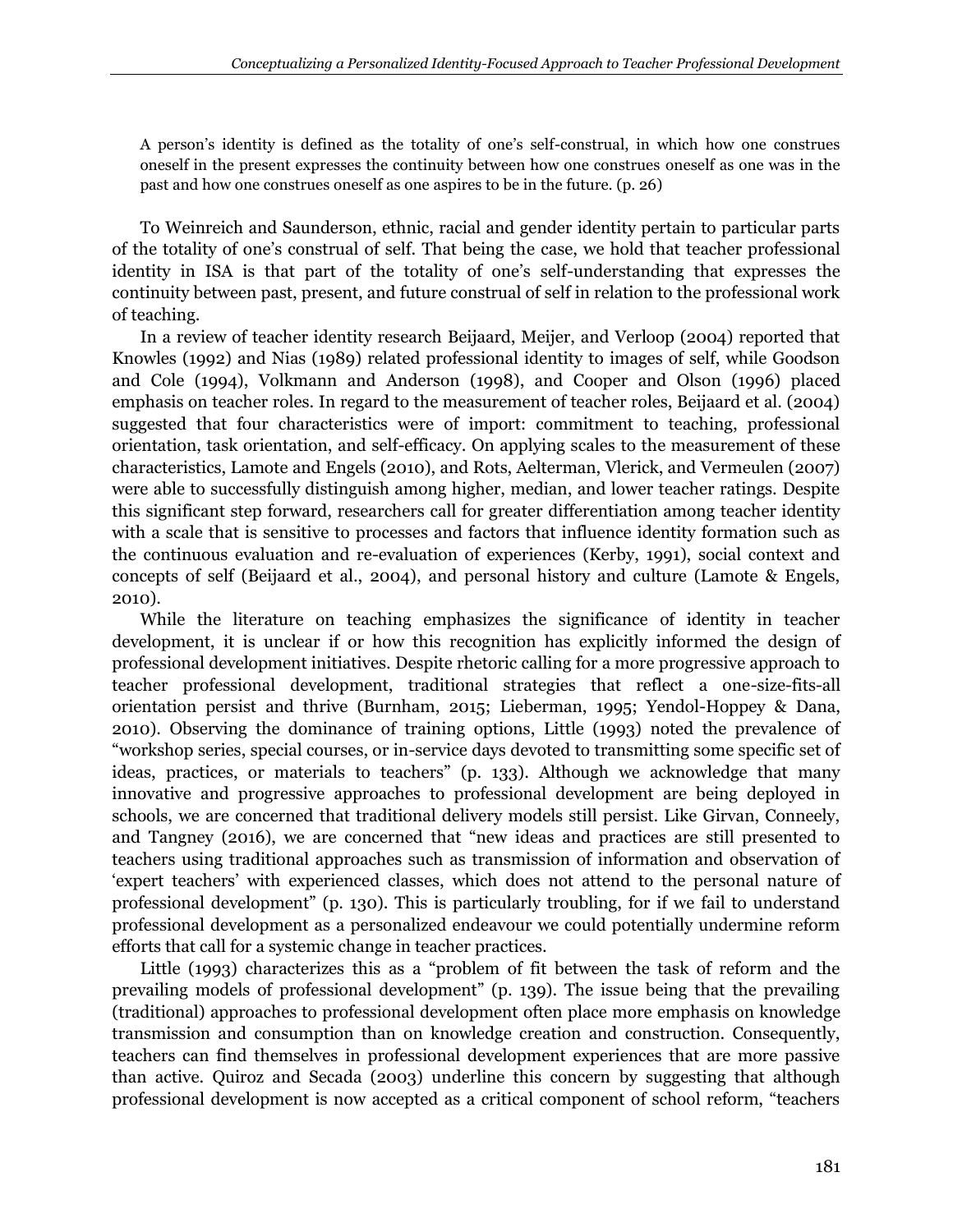remain largely defined as recipients of professional development rather than as partners who bring knowledge, skills, and experience to this process" (p. 88). Echoing this sentiment, Timperlay (2011) aptly notes that the phrase professional development has, over time, adopted connotations of delivery of information to teachers. Timperlay (2011) suggests that we need to start thinking about professional development in terms of professional learning, thus allowing an emphasis to be placed on the "internal process in which individuals create professional knowledge" (p. 5). Connecting this idea with the notion of reform, Mokhele (2015) suggests that professional development that focuses on teachers' individual personal transformation and growth is most likely to result in reform-oriented change.

According to Mokhele (2015), "reform requires that teachers learn new roles and ways of teaching that translate into long-term developmental processes which require them to focus on changing their own practices" (p. 108). This is a view shared by the authors of the current article. We understand the dominant transmission or delivery models of professional development to be deeply problematic as they communicate

… a relatively impoverished view of teachers, teaching, and teacher development. Compared with the complexity, subtlety, and uncertainties of the classroom, professional development is often a remarkably low-intensity enterprise. It requires little in the way of intellectual struggle or emotional engagement and takes only superficial account of teachers' histories or circumstances. Compared with the complexity and ambiguity of the most ambitious reforms, professional development is too often substantively weak and politically marginal. (Little, 1993, p. 148)

The troubling insinuation here is that many professional development efforts may actually stifle much needed discussion and that they likely fail to empower teachers to become agents of change. In light of these perceived deficits, it is essential that continued emphasis be placed on professional development initiatives that are "constructed in ways that deepen the discussion, open up the debates, and enrich the array of possibilities for action" (Little, 1993, p. 148). Although there is no doubt that significant progress has been made in the domain of teacher professional development, there continues to be a need for innovative approaches that emphasize professional learning, require genuine engagement, and promote agency. In the sections that follow we present a professional development framework, informed by ISA that may represent one such innovative approach.

We propose an ISA-informed professional development framework that enables rich discussion and teacher reflection so as to conform to the realizations of reform that Little (1993) and Timperlay (2011) envision. An individual case study in the form of an analysis of an ISA report is provided. Results of the analysis are assembled into a format that an ISA mentor could apply in a series of mentorship sessions such that internal processes for the creation of professional knowledge are invoked. It is hypothesized that recompleting the instrument and improving the framework at strategic stages in a school year potentially permits monitoring progress toward an improved professional identity. In this conceptual model, professional development can itself be considered a reform a dynamic interconnected process involving mentoring, reflective practice, teacher identity formation, and teacher agency. Like Mokhele (2015), we subscribe to the idea that if professional development initiatives "aim to help teachers to change their classroom practices, then they may need to pay more attention to the issue of teacher identity" (p. 116).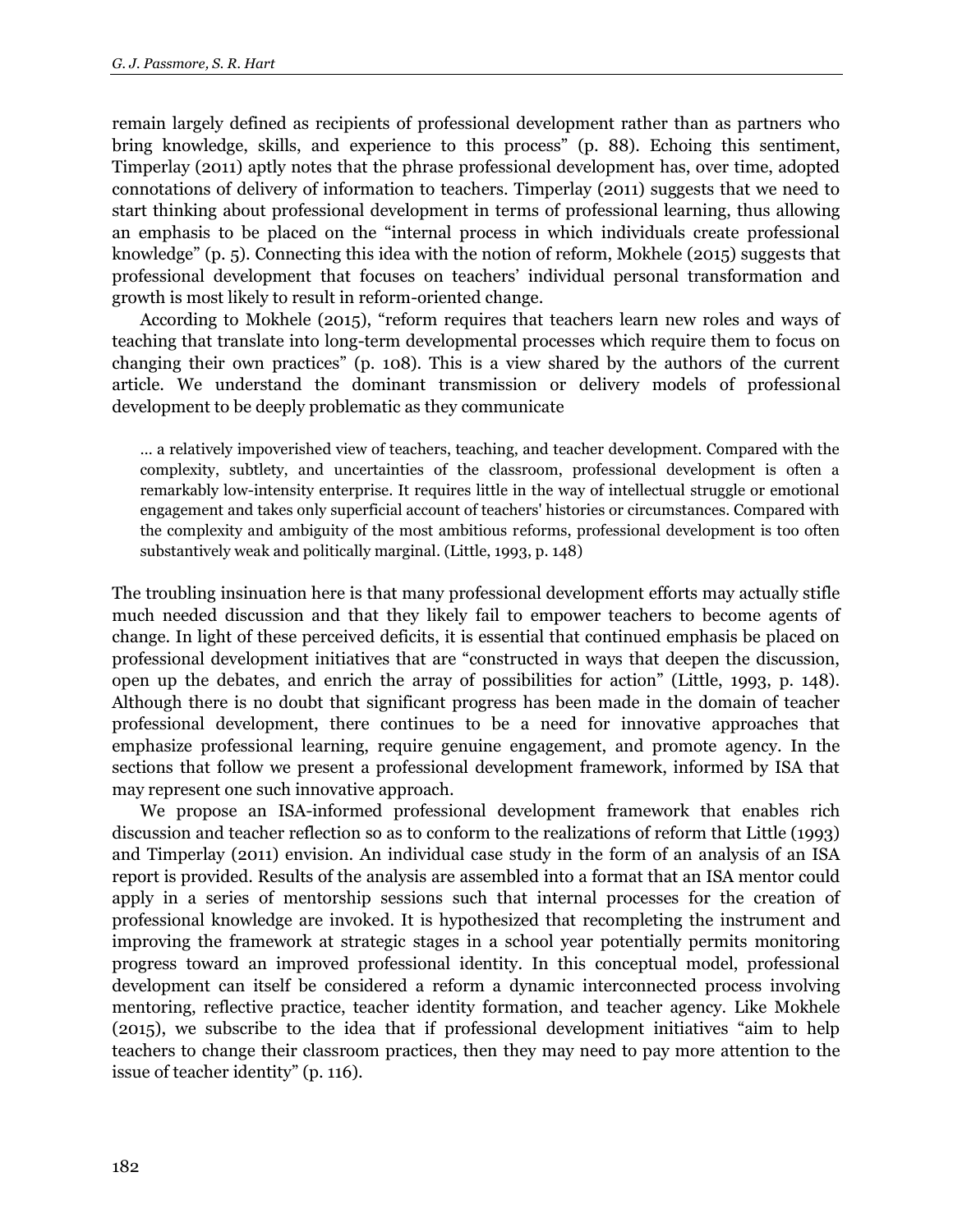# **Identity Structure Analysis: Method**

Most identity assessment methods (Cokley 2007; Crocetti, Rubini, Berzonsky, & Meeus, 2009; Duriez & Soenens 2006) assemble existing instruments to address a specific question of identity and are based upon a single theory of identity (Passmore, Ellis, & Hogard, 2014). Some scholars (Akhtar & Samuel, 1996; Berzonsky, 1999) have introduced new psychometric measures but, like the ad hoc approach, these are designed to address a specific question and cannot be adapted to questions of teacher identity. In contrast, the ISA method is based in a metatheoretical framework (Erikson's psychodynamic approach, Marcia's identity status theory, Laing's social psychiatry, Berne and Steiner's translational analysis, as well as, symbolic interactionist approaches and cognitive-affective consistency theories) and is amenable to the development of multiple instruments that are sensitive to knowledge of self and biographical and contextual facets of identity (Hogard, 2014; Weinreich & Saunderson, 2003). Explanation for this sensitivity resides in the nature of the bipolar constructs and entities that make up ISA instruments.

An ISA instrument typically consists of 15-20 constructs and 15-20 entities. Constructs concern themes pertinent to the topic of study. Their bipolar nature means that their opposing poles align to tensions within the topic of interest. Entities are the people, institutions, or icons that reference life domains (work and home in the case of this study) and that influence identity development in regard to the topic of choice. Typically, an ISA instrument is created in Ipseus, a dedicated psychological software tool that allows users to create customised identity instruments. Ipseus generates a matrix for the constructs and entities for each person responding to an instrument. Ipseus then presents the combinations of construct and entity to a study participant one at a time and in turn as per Figure 1.

The participant rates the bipolar construct (am straightforward with people … play games with people) along the 9-point zero-centre scale according to her or his understanding of how the entity in question (me as I would like to be) feels with respect to the construct. This should be thought of as completing the rating in the guise of the entity in question. With the rating complete, Ipseus presents the second construct-entity combination for consideration and rating. The process continues until every construct-entity combination is rated. The nature of entities and bipolar constructs and the manner in which ratings are completed means that data inputted into the instrument reveals the values and beliefs of the participant for aspects of self and in regard to influential others. To begin data analysis, Ispeus works to award a positive pole rating for the input a teacher provides for the entity ideal self. Where ideal self has a zero-rated



*Figure 1. Presentation of a Combination of Construct and Entity in Ipseus.*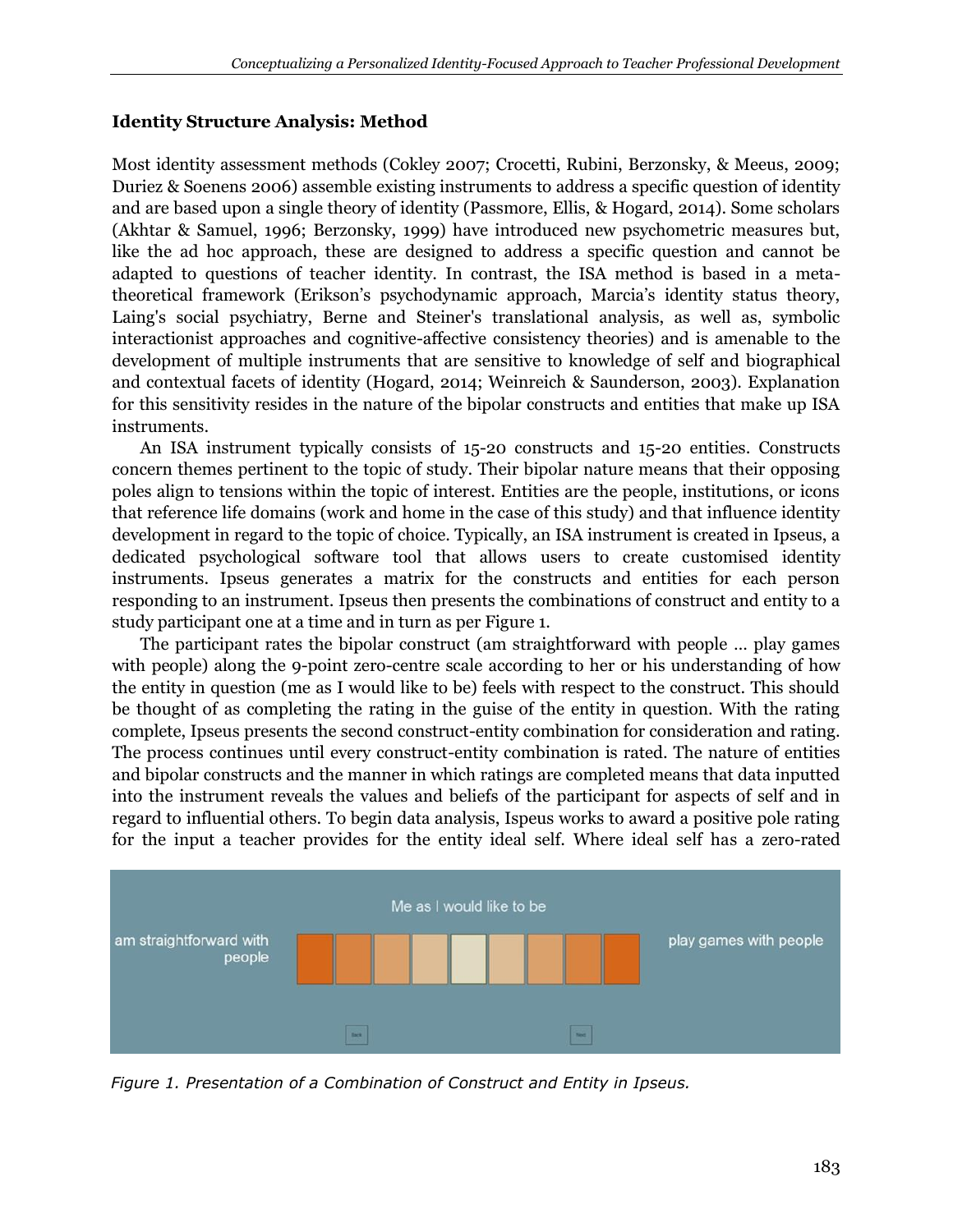construct or constructs, Ipseus reverts to anchoring a negative rating for the contra ideal selfentity. Should contra-ideal self be zero rated, Ipseus looks to the entities admired person and disliked person. If need be, Ipseus will generate a positive rating for a construct from the average rating for all entities (it assumes positive bias). With ratings so anchored Ipseus then works to polarize the ratings for all entities to generate scores  $(-4 \text{ to } +4)$ . Scores are entered into formulae that are algebraic mirror images of descriptions of the ISA parameters. A simple formula for an ISA parameter (Weinreich & Saunderson, 2003, p. 97) is provided in Figure 2.

Weinreich and Saunderson (2003) provide all formulae for the ISA parameters and an extensive introduction to the ISA method. Ipseus ultimately presents the parameter values it calculates from inputted teacher data in the form of a 20-page ISA/Ipseus report. A template to streamline the report interpretation process calls for review of:

- core and conflicted dimensions of identity;
- idealistic and contra-identifications with influential others;
- empathetic identifications for at least two current and one past entity of self;
- identity conflicts for at least two current and one past entity of self;
- evaluations of, and ego-involvement with, influential others; and
- intersection of evaluations of entities of self and identity diffusion.

The above are thought of as the core evaluative parameters in this study as they are the parameters most often used to evaluate identity structure in ISA studies.

#### **Study Design**

The ISA reporting template is applied in this work to the identity of one Hong Kong school teacher of liberal studies with 16 years of experience. He was selected from 18 (six teachers in each of three Hong Kong schools) teachers who completed the instrument in the summer of 2016. Due to the geographic distance between the researchers and the teachers, the instrument was administered using a digital form. The form data was imported into Ipseus for analysis. Passmore (2016) presented ISA analyses for two of the Hong Kong teachers to illustrate that ISA might meet the call for a scale that better differentiates among teachers by illustrating something of the processes and factors that influence identity formation. In contrast, this paper presents the case of one teacher with the goal of illustrating that ISA analysis can generate a professional development framework that can meet the call for reform.

> $f_i^I = \frac{I \bigcap E_i}{I}$ Idealistic-identification with entity  $\mathbf{E}_i$ :

*Figure 2. ISA Formula.*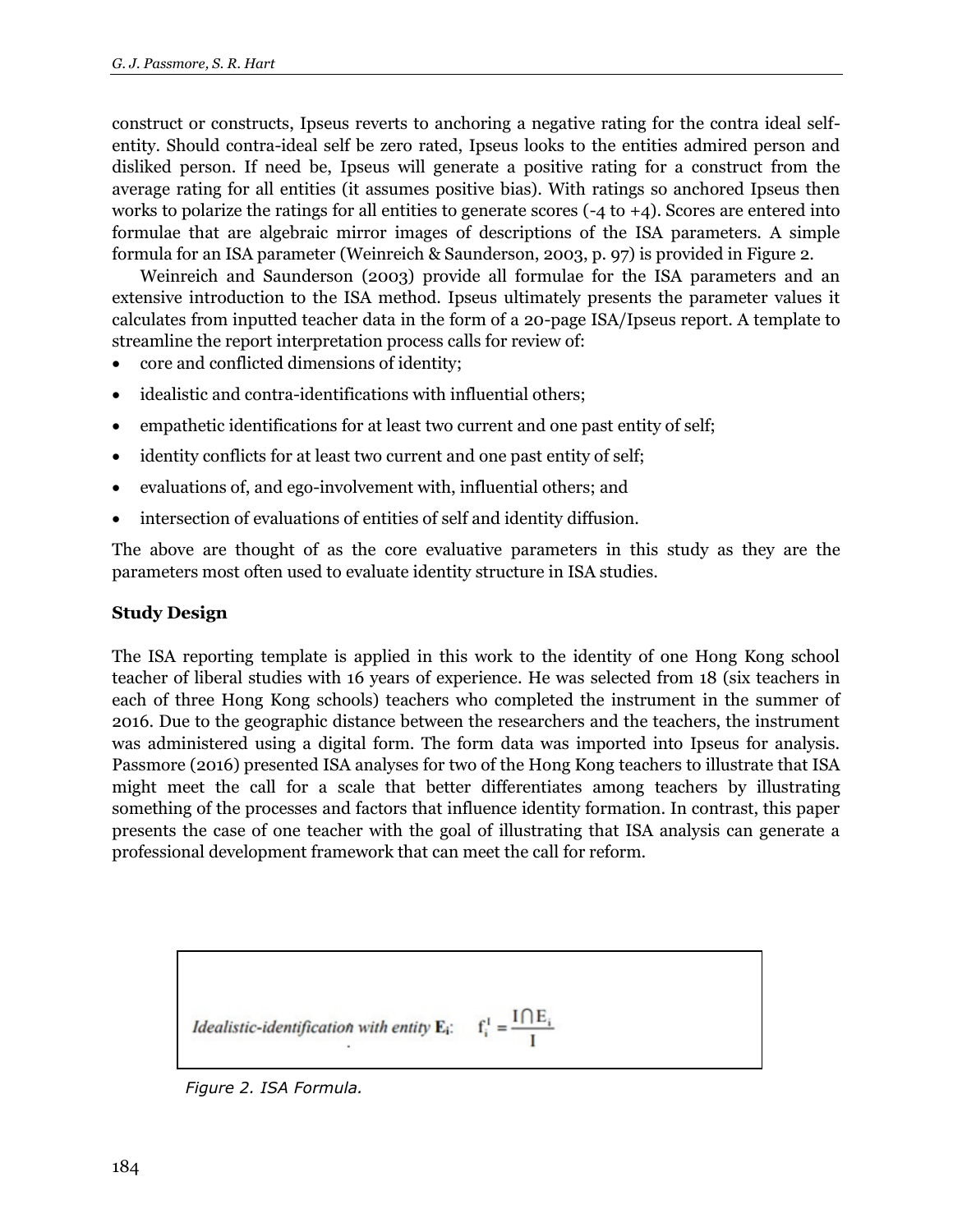## **Teacher Identity Instrument Design**

The teacher identity instrument (see Tables 1 and 2) applied in Hong Kong is an abbreviated version of a more extensive original version. Pilot testing revealed that language issues prohibited completing the original (the instrument was only available in the English language) in reasonable time. The entities of the abbreviated instrument represent the domains of self, work, home, and broader society. The constructs represent themes (team player, approach to class management and teaching, relationship with students, approach to problem solving) that researchers (Armor et al., 1976) consider important to the formation of teacher identity.

# **Case Study Findings**

**Structural pressure and emotional significance.** Structural pressure is defined as "the overall strength of the excess of compatibilities over incompatibilities between the evaluative connotations of attributions one makes to each entity by way of the one construct and one's overall evaluation of each entity" (Weinreich & Saunderson, 2003, p. 50). Ipseus looks to see if the positive or negative score of each construct is consonant with or dissonant to the overall positive or negative score for an entity. Structural pressure (SP) on a construct is effectively the compatible scores minus the incompatible scores across all entities of an instrument. If an SP is 100 there were no incompatible ratings. An SP of 0 means there were as many compatible as incompatible scores, and an SP of -100 results from dissonant scores on all constructs of an instrument.

Structural pressure reflects the consistency with which a construct is used to evaluate entities. High structural pressure constructs are used in consistent manner to evaluate others. They represent the core and stable dimensions of the identity under consideration. Moderate structural pressure indicates some intrusion of cognitive-affective incompatibilities (dissonances), and a construct that is a secondary (compared with core) dimension of identity. Low structural pressure constructs are used to evaluate others in different ways depending on circumstance and context. Low structural pressure suggests an area of stress and indecision; a conflicted dimension that is liable to poor decision making.

The emotional significance of a construct used during appraisal of one's social world is defined "as the strength of affect associated with the expression of the construct" (Identity Exploration Limited, n.d.). It is the sum of positive and negative structural pressure components irrespective of sign (the sum of absolute magnitudes). It can range from 0.00 to 10.00. Table 3 presents the structural pressure on core constructs and the emotional significance associated with them.

**Core constructs.** The primary core construct of this teacher concerns *putting the needs of students first*. The high structural pressure and maximal emotional significance suggest he sees it as a black and white issue. *Supporting the way things are* and *believing that there is no finer job than teaching*, are also core constructs that are also used in consistent manner in construing the nature of the job of teaching. Of reasonably high structural pressure and yet still core are: *being straightforward with people*, *communicating well with parents*, and feeling that *there is a lot he can do to get students to value learning*. The lower structural pressure suggests he is less consistent in his use of these constructs but for the most part you can depend on him to adopt the preferred pole (this reasoning is supported by the moderately high emotional significance of these constructs).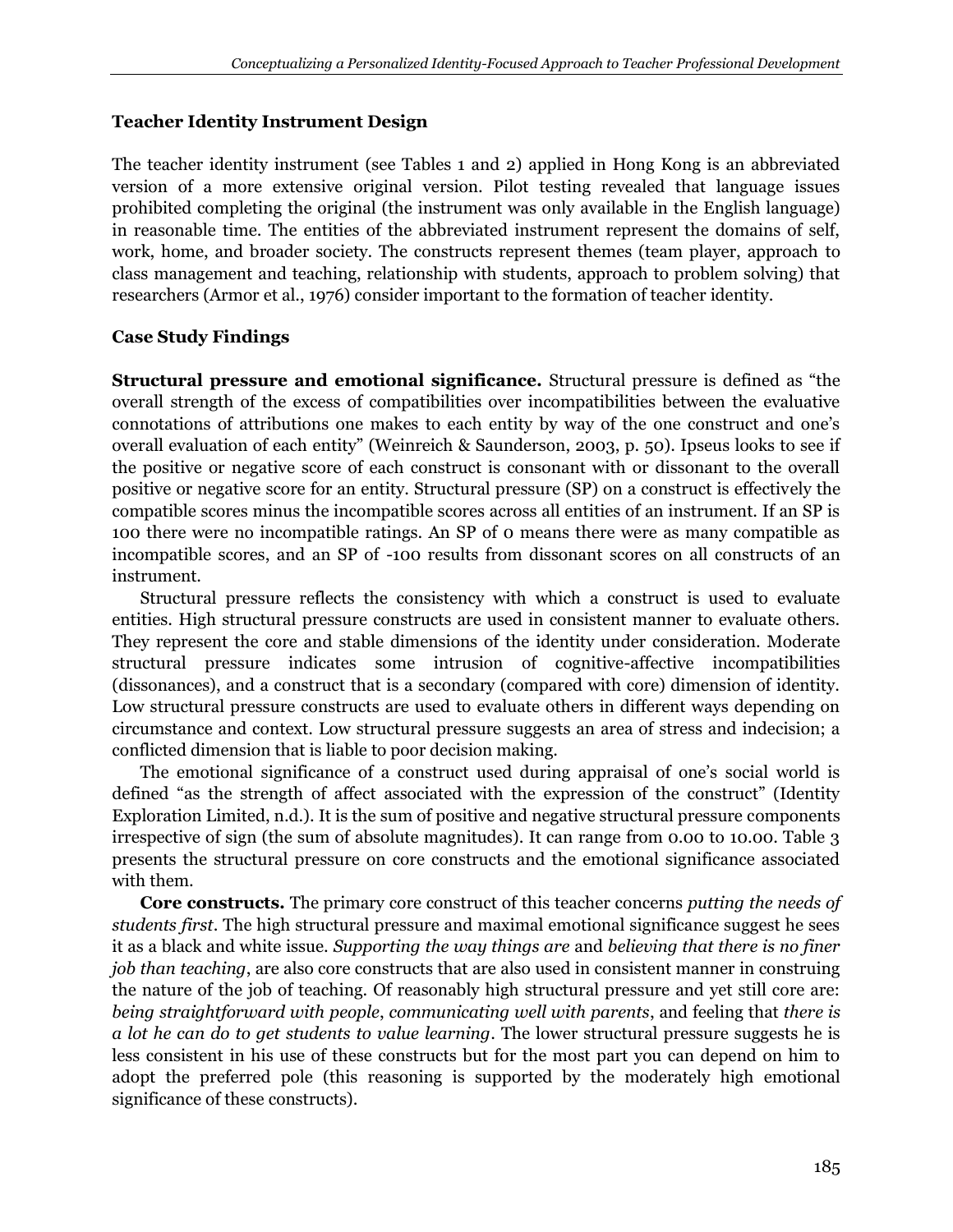#### Table 1

#### *Entities in the Teacher Instrument*

| Domain                             | Label                            | Classification      |
|------------------------------------|----------------------------------|---------------------|
| Self-Entities                      | Me, as I would like to be        | <b>Ideal Self</b>   |
|                                    | Me, as I would hate to be        | Contra Ideal Self   |
|                                    | Me at work                       | <b>Current Self</b> |
|                                    | Me, as I am at home              | Current Self        |
|                                    | Me as a student teacher          | Past self           |
| <b>Home Entities</b>               | My closest family member         |                     |
| <b>Work Entities</b>               | A good teacher                   |                     |
|                                    | A good student                   |                     |
|                                    | A disruptive student             |                     |
|                                    | School Principal                 |                     |
| Entities of Subject Taught         | <b>Typical Politicians Today</b> |                     |
|                                    | <b>Typical Scientists Today</b>  |                     |
|                                    | <b>Typical Artists Today</b>     |                     |
| <b>Entities of Broader Society</b> | A person I admire                |                     |
|                                    | A person I do not like           |                     |

# Table 2

#### *Themes and Constructs in the Teacher Instrument*

| Theme                          | Left Label                                                        | Right Label                                                        |
|--------------------------------|-------------------------------------------------------------------|--------------------------------------------------------------------|
| Team Player                    | is straightforward with people                                    | plays games with people                                            |
|                                | takes issue with the way things are                               | supports the way things are                                        |
|                                | believes there is no finer job than<br>teaching                   | believes there are better jobs<br>than teaching                    |
| Approach to Class              | prioritizes achievement                                           | prioritizes welfare                                                |
| Management and Teaching        | feel there is a lot I can do to get<br>students to value learning | feel there is little I can do to get<br>students to value learning |
|                                | deals with awkward people by<br>appealing to every day rules      | confronts awkward people                                           |
|                                | communicates well with parents                                    | is remote from parents                                             |
| Relationship with students     | sides with society's disadvantaged                                | sides with the advantaged in<br>society                            |
|                                | puts the needs of students first                                  | puts personal needs first                                          |
|                                | becomes closely involved with<br>students                         | maintains a formal relationship                                    |
| Approach to Problem<br>Solving | depends on others in making<br>decisions                          | prefers to work things out alone                                   |
|                                | follows a firm agenda when dealing<br>with difficulties           | deals with difficulties creatively                                 |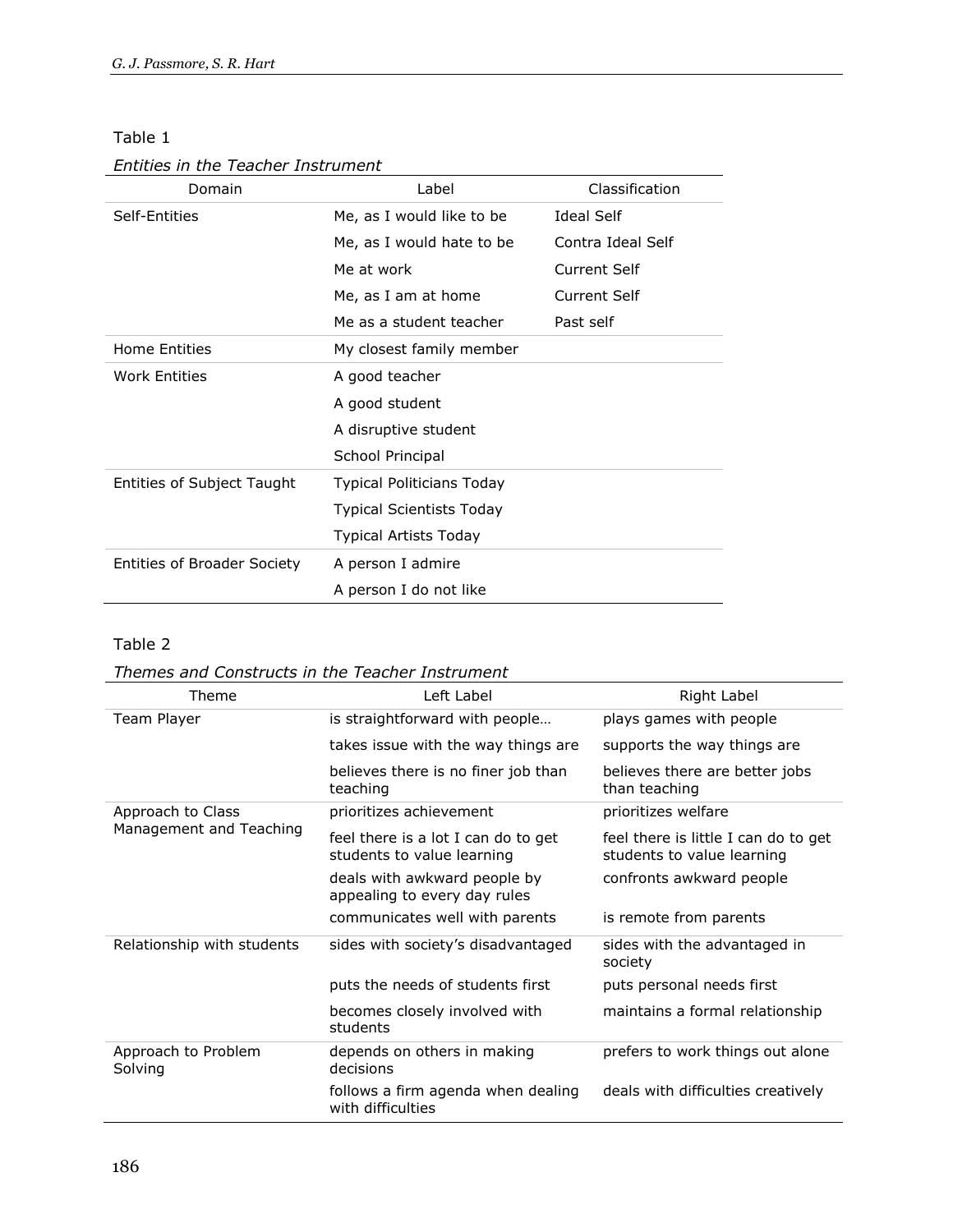#### Table 3

| Core and Conflicted Values and Beliefs |  |
|----------------------------------------|--|
|----------------------------------------|--|

| Pole 1                                                                | Pole 2                                                             | Structural<br>Pressure (SP) | Emotional<br>Significance (ES) |
|-----------------------------------------------------------------------|--------------------------------------------------------------------|-----------------------------|--------------------------------|
| Core Constructs                                                       |                                                                    |                             |                                |
| Puts the needs of students<br>first                                   | Puts personal needs first                                          | 86.32                       | 10.0                           |
| Takes issue with the way<br>things are                                | Supports the way things are                                        | 82.08                       | 8.50                           |
| Believes there is no finer job<br>than teaching                       | Believes there are better jobs<br>than teaching                    | 70.52                       | 7.70                           |
| Is straightforward with<br>people                                     | Plays games with people                                            | 67.92                       | 6.79                           |
| Communicates well with<br>parents                                     | Is remote from parents                                             | 59.93                       | 6.48                           |
| Feels there is a lot I can do<br>to get students to value<br>learning | Feel there is little I can do to<br>get students to value learning | 53.75                       | 6.51                           |
| Conflicted constructs                                                 |                                                                    |                             |                                |
| Depends on others in<br>making decisions                              | Prefers to work things out<br>alone                                | -45.28                      | 7.56                           |
| Follows a firm agenda when<br>dealing with difficulties               | Deals with difficulties creatively                                 | $-62.70$                    | 7.51                           |

*Note*. ES minimum value = 0.00, maximum value = 10.00. SP minimum value = -100, maximum value  $= +100$ . Preferred pole represented in italics.

Three of the core constructs lie in the team player theme: supports the way things are, believes there is no finer job than teaching, and is straightforward with people. He is a teacher who works well with and for others. Two of the core constructs concern classroom management and teaching: communicates well with parents and feels there is a lot he can do to get students to value learning. The last core construct, puts the needs of students first, concerns his relationship with students.

**Conflicted constructs.** The conflicted constructs fall in the theme of approach to problem solving and revolve around where, when, and under what circumstances it is appropriate to work independently or to depend on others; and when it is better to work creatively or follow a known policy. Moderate emotional significance associated with extreme, negative structural pressure suggests these constructs may be the source of some considerable stress. This thinking is bolstered by the importance that working as a team player holds for this teacher, this being the case, not really knowing where and when to work alone and/or creatively to solve problems suggest events around conflicted constructs will be stressful.

Developing an ISA framework to guide professional development might begin with consideration of coping mechanisms for issues that surround conflicted constructs. These are arenas where a person is unsure of their stance and as such is likely to be open to suggestions. Suggestions for change around core constructs will often be resisted for these are areas where a person is sure of their thinking. To counter this effect an alternate tack is to link a conflicted construct to one that is core. This strategy can give a person more to think about other than the issues that surround the primary core constructs of their identity.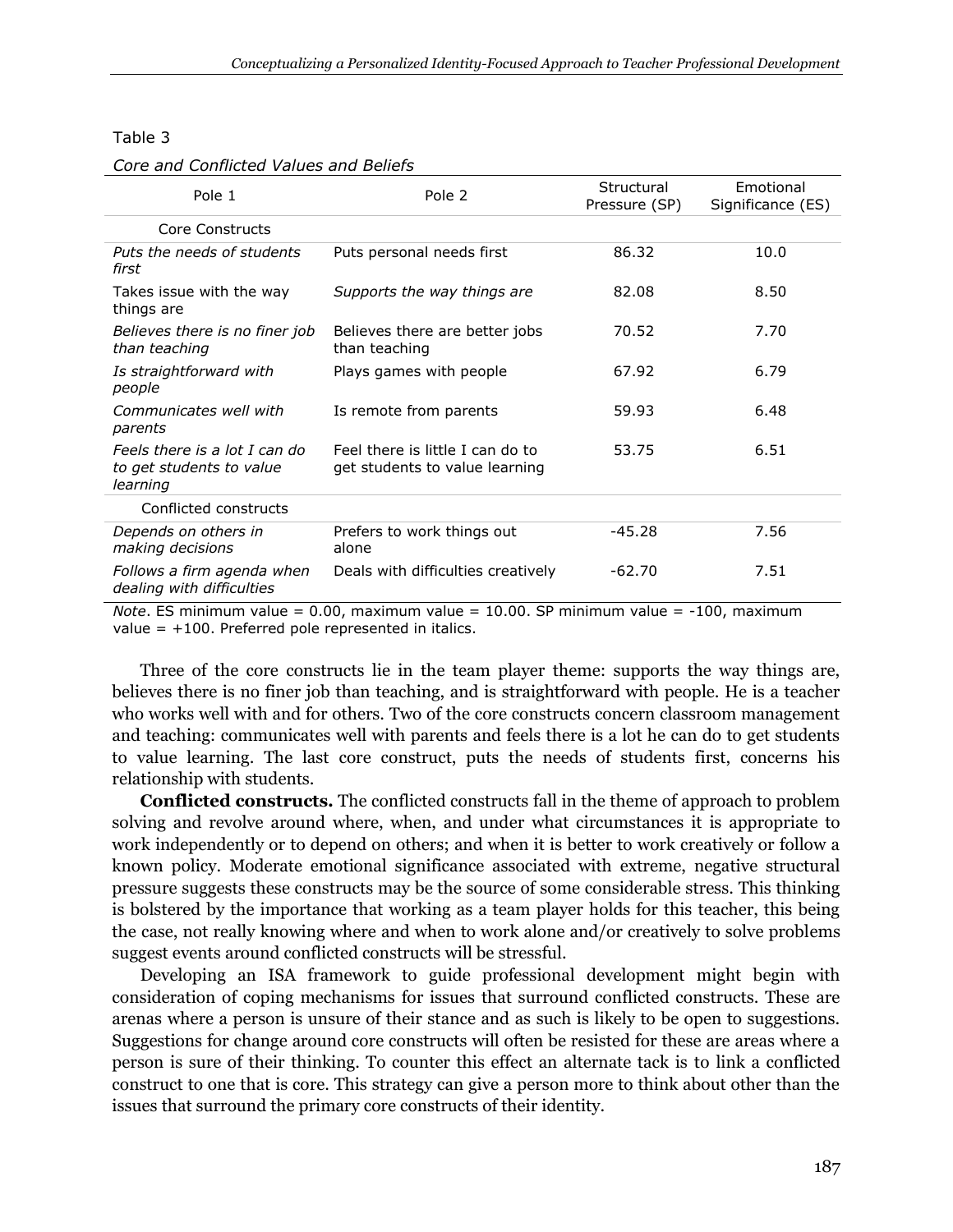Professional development for this teacher should be directed to toward helping him feel more comfortable about working independently and to clear up circumstances when he might seek guidance. It should also help him to come to know when it is appropriate to solve problems according to known guidelines and when to work creatively. In this regard begin with questioning to uncover problem solving activities he finds stressful then work with him to develop a set of guidelines for addressing the challenges. Linking a conflicted construct to a core construct might be accomplished by associating the newly formed guidance rules to the core construct of supporting the way things are: "I can tackle this using the rules as the rules represent the way things are."

**Idealistic identifications and contra-identifications.** Idealistic identification is defined as "the similarity between the qualities one attributes to the other and those one would like to possess as part of one's ideal self-image" (Weinreich & Saunderson, 2003, p. 58). Ipseus notes the positive attributes accorded the ideal self during data entry and also the attributes associated with the remaining entities. This makes for an idealistic identification parameter that ranges in value from 0.00 to 1.00 (if an entity possesses none or all 15 of the positive attributes associated with ideal self then  $fi=0/15$  or  $15/15$ ). However, there is more to consider than the absolute value. Support for the 15 attributes (constructs) of the teacher identity instrument of this study,  $fi = 5/15 = 0.33$  and for another entity who possesses six of the attributes of ideal self, the idealistic identification value is 0.4. Despite the similar degrees of idealistic identification with various others, the qualitative differences among these values can be limited (similar attributes are found across the entities) or they can be significant (the two entities have few if any attributes in common). In the end, idealistic identification is important for its capacity to reference similarity between the qualities one associates with an admired entity and the set of attributes one would like to possess. In doing so it reveals not just a person's role models but also the characteristics they will seek to emulate over the long term. The importance of idealistic identification for this work is that ISA-based mentoring to further the manifestation of the attributes of an admired entity will likely meet with a warm reception.

Contra-identification is defined as "the similarity between the qualities one attributes to the other and those from which one would wish to dissociate" (Weinreich & Saunderson, 2003, p. 58). Just as for idealistic identifications, negative association (range 0.00 to 1.00) across entities may differ qualitatively to some considerable degree (here though the concern is attributes that are rated along the poles associated with ratings for contra-ideal self). Contra-identification indicates not just negative role models but also the negative characteristics they are seen to possess and in consequence the characteristics a teacher will wish to shun over the long term. Learning of qualitative and quantitative differences in the contra-identifications of a teacher makes available multiple routes to effective mentoring. For instance, simply informing one teacher of a contra-identification with the entity *a disruptive student* may be enough to invoke self-directed improvement, for another teacher, explanation may be required to indicate why the disruptive student may be associated with disliked qualities (they are remote from parents because of a domestic issue, they are experiencing stress as a result of a personal matter etc.). Increasing sensitivity to the perceived attributes of the disruptive student is important for its capacity to raise teacher performance and by extension to raise the performance of a school (see Table 4).

He shows strongest positive affiliations with: *school principal*, *good teacher*, *good student*, and *politicians today*. Relative to me at work, he sees the good teacher displaying superior behaviour regarding: dealing with people straightforwardly, communicating well with parents,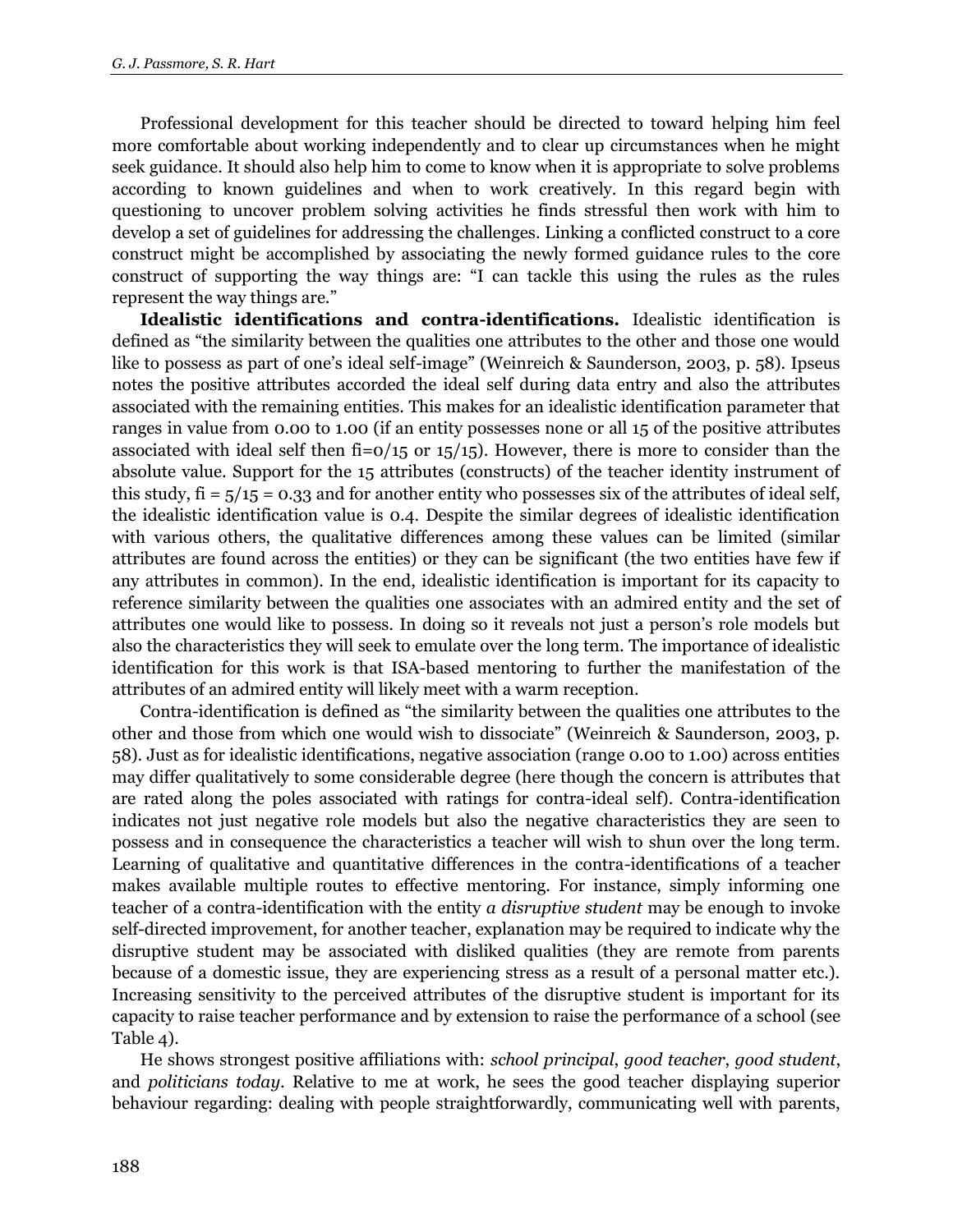Table 4

| Idealistic and Contra-Identifications |      |      |  |  |
|---------------------------------------|------|------|--|--|
| Entity                                | TΤ   | СĪ   |  |  |
| School Principal                      | 0.75 |      |  |  |
| A good teacher                        | 0.67 |      |  |  |
| A good student                        | 0.67 |      |  |  |
| Politicians today                     | 0.67 |      |  |  |
| A good student                        |      | 0.33 |  |  |
| A disruptive student                  |      | 0.75 |  |  |

*Note.* II minimum value =  $0.00$ , maximum value =  $1.00$ . CI minimum value =  $0.00$ , maximum value = 1.00.

feeling there is a lot he can do to get students to value learning, siding with the advantaged in society, putting the needs of students first, and believes there is no better job than teaching. Given the admired status of the good teacher you can expect that mentoring efforts to help him work toward greater achievement in these areas will be warmly received.

The individual in this study exhibits significant negative identification with the *disruptive student* and moderate contra-identification with the *good student*. Relative to the good student the disruptive student is seen to: *play games with people*, *take issue with the way things are*, *be remote from parents*, *confront awkward people*, *put personal needs first*, and *maintain a formal relationship with students*. Four of these constructs are core to the teacher's identity. That the disruptive student is seen to take an oppositional stance to these core constructs may go some way toward explaining the negative sensitivity toward this entity.

**Empathetic identifications.** Empathetic identification is defined as "the degree of similarity between the qualities one attributes to the other, whether 'good' or 'bad,' and those of one's current self-image" (Weinreich & Saunderson, 2003, p.60). Whereas idealistic and contraidentification concern positive or negative attributes a teacher has in common with the entities of the instrument; empathetic identification concerns both good and bad attributes the teacher and the entities have in common. Further, while idealistic identifications represent long-term aspirations empathetic identifications are of the here and now and in consequence they may change as a teacher moves from one life domain to another (home or work) and from one biographic stage (*me as a student teacher*, *me at work*, and *me as I would like to be*) to another. The minimum empathetic identification value is 0.00 while the maximum is 1.00.

Current empathetic identifications based in me at work are with a good teacher (0.88), a good student (0.88), school principal (0.88), and politicians today (0.88). Current empathetic identifications based in me at home are with my closest family member (0.63), a good teacher (0.50), a good student (0.50), politicians today (0.50) and school principal (0.50). Past empathetic identifications based in me as a student teacher are with a good teacher (0.73), a good student (0.73), typical politicians today (0.73), and school principal (0.73).

At work we see empathic identification with the behaviours of the admired entities: a good teacher, a good student, politicians today, and the school principal. The same entities are represented at home but the degree of empathetic identification is much reduced. This maybe a teacher who can "turn it on" to behave more as a good teacher in the workplace or it may be that something in the home is preventing him from behaving as the admired entities. Encouragingly,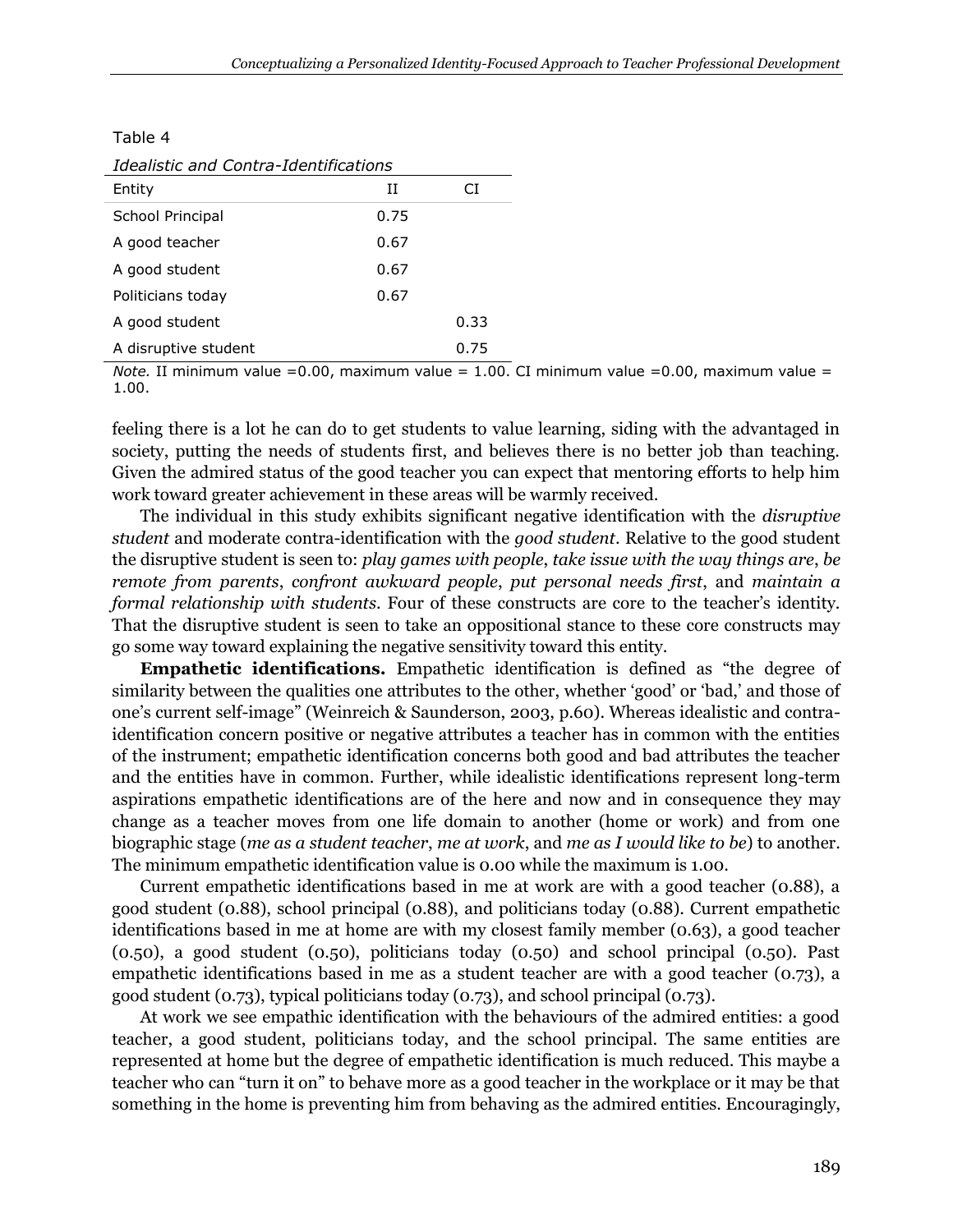the participant feels more like the admired entities as he is now (me at work) than he did in the past (me as a student teacher).

As has been noted, there are differences in the attributes he associates with me at work and the good teacher. Finding that this teacher largely feels he can behave according to the characteristics he associates with the admired entity (a good teacher) in the work place is encouraging as it suggests there may be few unseen barriers if applying an ISA framework that seeks to help him behave more as the admired good teacher.

**Conflicted identifications.** Conflicted identification is a combination of contra and empathetic identification (range 0.00 to 1.00). According to Weinreich and Saunderson (2003), "In terms of one's self-image the extent of one's conflict with another is defined as a multiplicative function of one's current empathetic identification and one's contra-identification with that other" (p.61). It references being as another while at the same time wishing to disassociate from negatively evaluated characteristics that are seen to be held in common. The decision to mentor to overcome a conflict of identity will depend on the underlying balance of contra and empathetic identification and the degree to which the conflict has persisted over time. Where the cause is high empathetic identification in combination with low contraidentification the conflicted identification may not be troublesome and mentorship may not be required. Where the cause is primarily contra-identification, mentoring should focus on the negative characteristics associated with both self and the entity of concern.

At work this teacher exhibits significant identification conflict with: the good student (0.54). Current work-related identification-conflicts based in me at home are: a disruptive student (0.53). Past identification-conflicts based in me as a student teacher are: disruptive student (0.52), good student (0.49). That the current conflict of identification with the good student also existed in the past suggests that this relationship represents a long-term issue that needs to be addressed. Conflict of identification with the disruptive student today is only present in the home environment suggesting the issue has been resolved for the most part at work.

Conflicted identifications like conflicted constructs represent areas around which a framework for mentorship can be focussed. Given that conflicted identification is the product of empathetic and contra-identifications, raw scores that are negative for me at work and for the good student ought to represent the more troubling aspects of the conflicted identification pattern. Unfortunately, me at work is not associated with any negatively scored constructs. However, me at work does exhibit a neutral stance toward constructs where the good student scores negatively: *prioritizes achievement, prefers to work things out alone, deals with difficulties creatively*. The latter two constructs are conflicted for the teacher, which suggests they would be good places to start a conversation for future growth.

**Evaluation of and ego-involvement with others.** Evaluation of others is defined as "one's overall assessment of the other in terms of the positive and negative connotations of the attributes one construes in that other, in accordance with one's value system" (Weinreich & Saunderson, 2003, p.47). That is, evaluation of another refers to the sum of the scores attributed to that entity. This parameter is normalized by dividing the maximum value for ego-involvement providing a range from -1.00 (wholly negative) to 1.00 (wholly positive). Ego-involvement is defined as "one's overall responsiveness to the other in terms of the extensiveness both in quantity and strength of the attributes one construes the other as possessing (Weinreich & Saunderson, 2003, p.48). Quantity references the number of non-zero-rated attributes associated with an entity, while strength refers to the distance each rating lies away from a zerocenter rating. The range for this parameter is 0.00 to 5.00.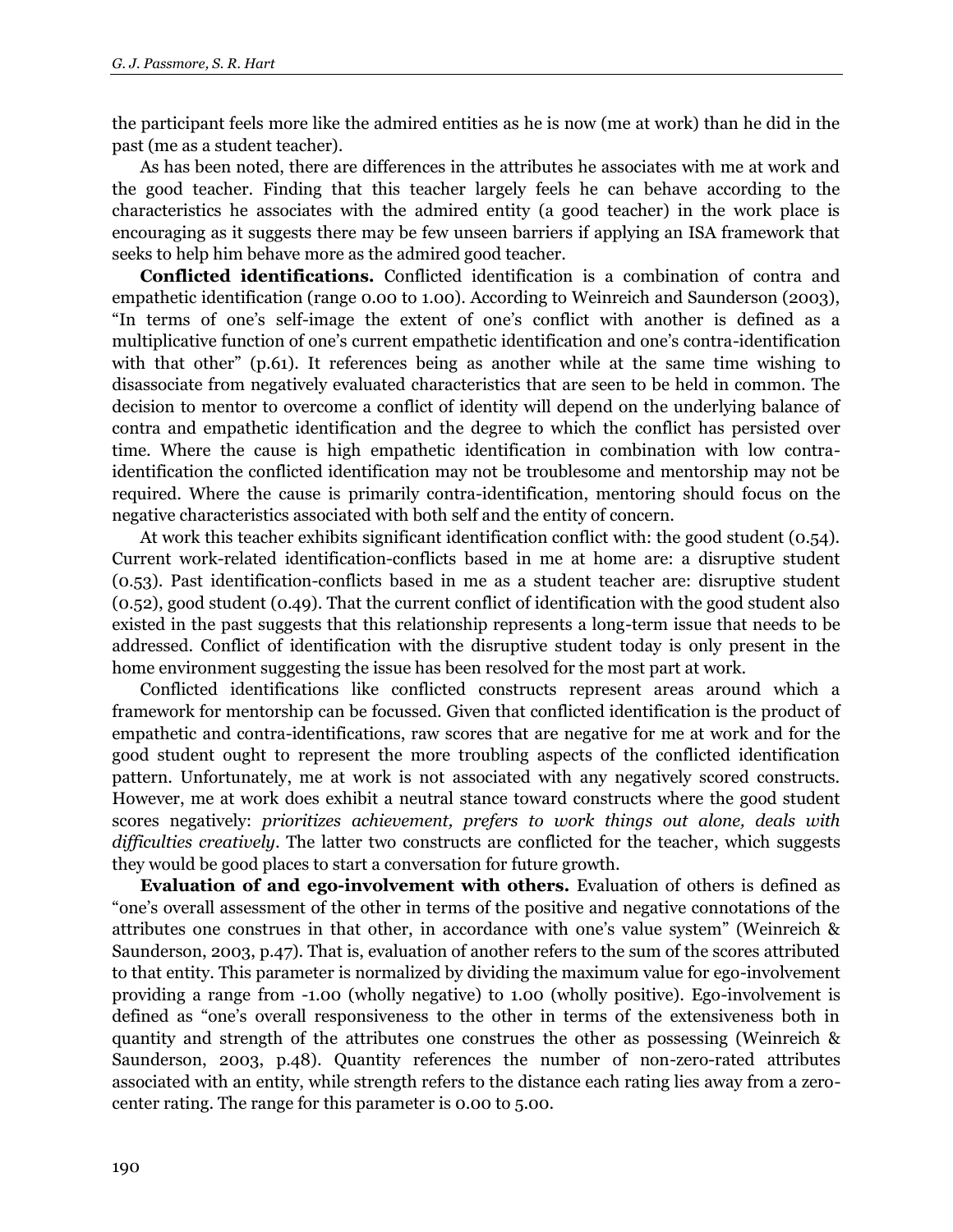Table 5 indicates that the teacher in this study evaluates the good teacher higher than the good student and much higher than the disruptive student. Ego involvement with the good teacher (and with the two student entities) is moderate suggesting moderate motivation to operate as a good teacher while at work. Evaluation of the school principal is moderately high with moderate ego-involvement.

**Evaluation of self, extent of identity diffusion, and identity variant.** Selfevaluation is defined as "one's overall self-assessment in terms of the positive and negative evaluative connotations of the attributes one construes as making up one's current (past) selfimage, in accordance with one's value system" (Weinreich & Saunderson, 2003, p. 90). That is, self-evaluation (range -1.00 to 1.00) refers to measurements wherein characteristics associated with the various entities of self (me as a student teacher, me at work) are compared to characteristics associated with the ideal aspirational self (me as I would like to be). They can be positive or negative in value.

Identity diffusion (range 0.00 to 1.00) is simply a measure of the extent of a person's conflicts of identification. It is defined as "the overall dispersion and magnitude of one's identification conflicts with others" (Weinreich & Saunderson, 2003, p. 64). Identity variants in ISA are reported in a figure that places the various entities of self within an identity variant category according to their combination of self-evaluation and diffusion. The central identity variant (indeterminate) is considered optimal (see Figure 3). Interpreting findings for identity diffusion requires consideration of why and how the placement of the entities of self is different from the optimal. Self-evaluation has a minimal value of -1.00 and a maximum value of 1.00. Identity diffusion has a minimum value of 0.00 and a maximum value of 1.00.

As Table 6 illustrates, most of the teacher's identity variants fall within the indeterminate cell of Figure 3. Encouragingly his self-evaluation at present (me at work) has increased from his time as a student teacher suggesting he feels he is on the right track in this domain. However, me at work is in the confident sector suggesting that his estimation of work performance is unrealistically high (higher than me as I would like to be which suggests he sees no room for future improvement). Mentoring to temper interpretation of current performance is recommended. Success in this regard might be accomplished by helping him realize limitations that his conflicted identifications and constructs may be imposing on his current performance.

The entity me at home lies in the indeterminate sector having lower self-evaluation than me at work. Currently he feels better about himself at work than at home and he feels better about himself at work now than he did in the past. Levels of diffusion are lowest for me at work which reflects the finding that conflicts of identity (a disruptive student) have been resolved over time (to a degree) in this domain.

Table 5

| Lediaduon of and Lgo Involvement with Others |                      |                             |  |  |
|----------------------------------------------|----------------------|-----------------------------|--|--|
|                                              | Evaluation of others | Ego involvement with others |  |  |
| A good teacher                               | 0.76                 | 2.86                        |  |  |
| A good student                               | 0.36                 | 2.86                        |  |  |
| A disruptive student                         | $-0.71$              | 2.14                        |  |  |
| School Principal                             | 0.55                 | 2.71                        |  |  |

*Note.* Evaluation of others: minimum value =-1.00 maximum value = 1.00. Ego-involvement with others: minimum value =  $0.00$  maximum value =  $5.00$ .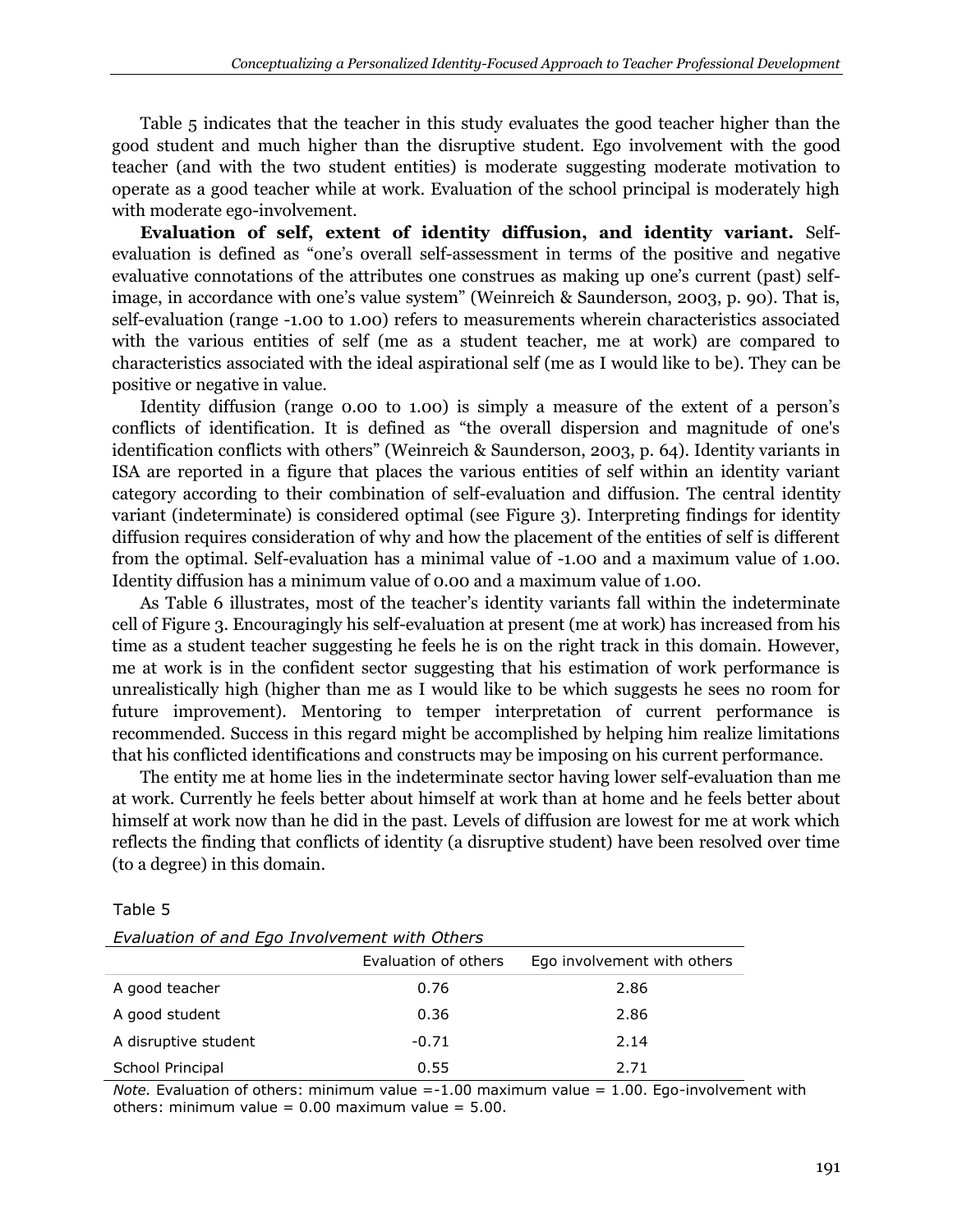The entity, *me as I would hate to be* lies in the crisis sector implying a lack of comfort when acting as this entity. Ego-involvement with this entity is maximal whereas for other entities of self it is low. The primary concern of this teacher then is avoiding the behaviours he deems to be unfavourable. That is, he has a very clear idea of who he does not want to be, but he is far less concerned with who he wants to become. This being the case, he might be amenable to taking on a proposed set of behaviours in mentorship sessions. Best progress will be made if the proposed behaviours match his long-term goals, help him offset conflicted identification patterns with others, and help him better cope with conflicted constructs.

#### **Toward a Personalized Path for Professional Development**

We begin by illustrating how key points derived from the above ISA analysis might be summarized and assembled to inform a personalized path or framework for professional development. This framework would serve as a guide for an initial mentorship session.

To begin, note that the primary core construct of this teacher concerns putting the needs of students first. Also note that remaining constructs of import are supporting the way things are and believing that there is no finer job than teaching. These constructs form primary lenses through which he views the job of teaching and wherein his role is first and foremost to act as a team player.

His conflicted constructs concern problem solving: when and under what circumstances it is appropriate to work independently and creatively, and when it is best to consult management and follow a known policy. These constructs likely present with some considerable stress; and as such, he is likely aware that they represent troublesome arenas. A personalized path for professional development should direct him toward feeling more comfortable about when to work independently or with others, and where and when he ought to be creative or act according to a framework. Development of the necessary guidance could begin with questioning to uncover examples of problem-solving activities he finds stressful and then working with him to develop a set of rules he can follow.

The participant's idealistic identification with the good teacher sees him wishing to deal with people straightforwardly, communicate well with parents, feel there is a lot he can do to get students to value learning, side with the advantaged in society, put the needs of students first,

| Defensive High Self-Regard | Confident       | Diffuse High Self-Regard |  |
|----------------------------|-----------------|--------------------------|--|
| Defensive                  | Indeterminate   | Diffusion                |  |
| Defensive Negative         | <b>Negative</b> | Crisis                   |  |

*Figure 3. Classification of Identity Variants.*

Table 6

| Case Study Identity Variants |
|------------------------------|
|------------------------------|

|                    | Me at home    | Me at work | Me, as a<br>student teacher | Me, as I would<br>hate to be | Me, as I would<br>like to be |
|--------------------|---------------|------------|-----------------------------|------------------------------|------------------------------|
| Self-evaluation    | 0.27          | 0.82       | 0.35                        | $-0.59$                      | 0.75                         |
| Identity diffusion | 0.38          | 0.27       | 0.39                        | 0.45                         | 0.32                         |
| Identity variant   | Indeterminate | Confident  | Indeterminate               | Crisis                       | Indeterminate                |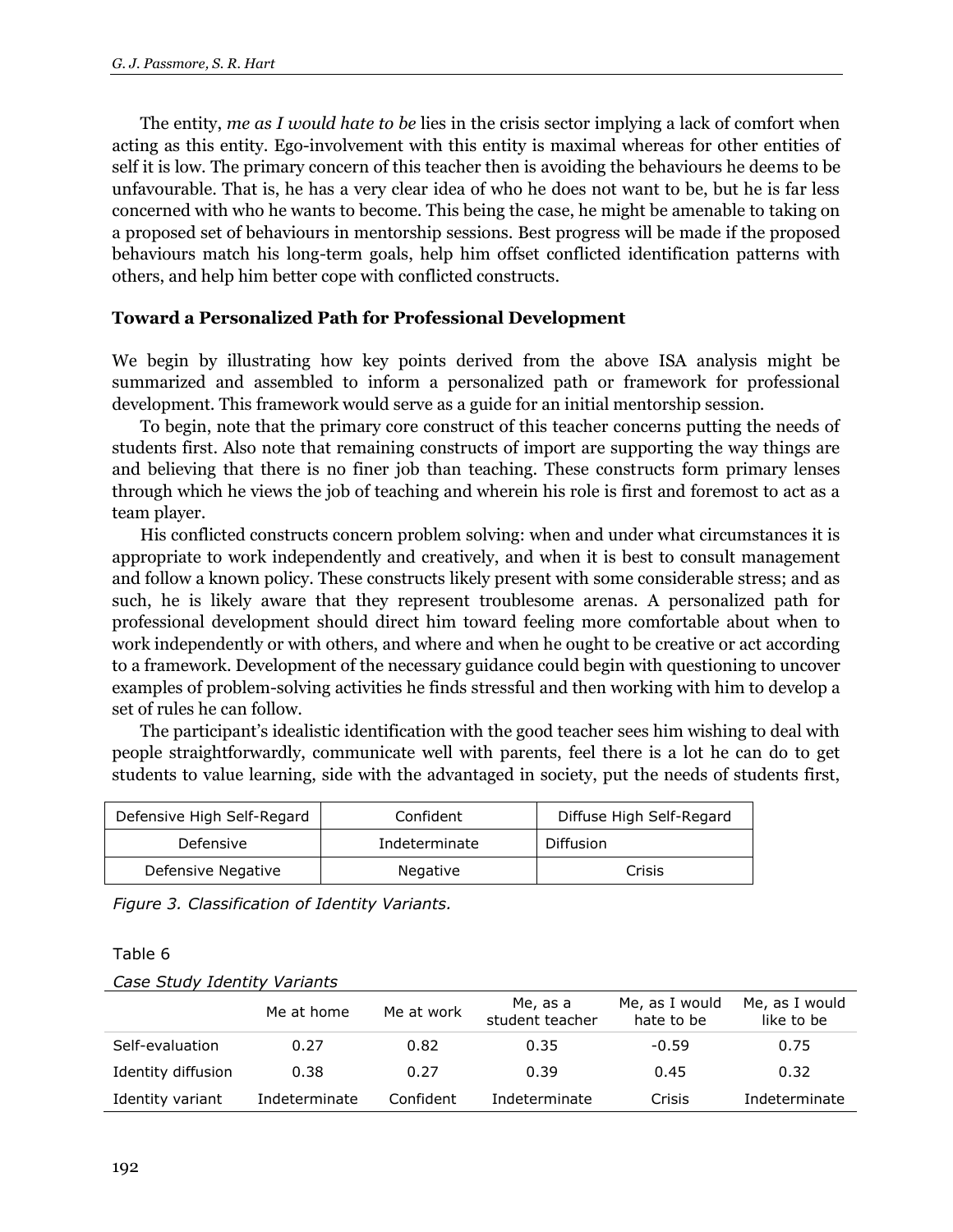and believe that there are no better jobs than teaching. Mentoring toward these long-term behavioural aspirations would likely be welcomed by the teacher. Relative to the good student the negatively rated disruptive student: plays games with people, takes issue with the way things are, is remote from parents, confronts awkward people, puts personal needs first, and maintains a formal relationship with students. Mentoring to help the teacher understand and empathize with the reasons why the disruptive student might behave in these ways may go some way toward helping him reach these students in his teaching.

The teacher empathetically identifies with the same entities at work both now and in the past. The same entities appear in his empathetic identification pattern in the home but to a lesser degree. Change in the intensity of the empathetic identifications suggests potential for change in behaviour when moving from one domain to the other. There is long-lasting conflicted identification with the good student entity. The constructs of this conflicted identification pattern are: prioritizes achievement, prefers to work things out alone, and deals with difficulties creatively. That the latter two constructs are conflicted, suggests they would be good places to start a conversation for future growth.

Evaluation of the entity me at work is higher than that of me as a student teacher which implies that he has moved toward his aspirations in the workplace. However, evaluation of me at work is unreasonably high, even higher than for me as I would like to be which suggests that he sees no room for future improvement. Mentoring to temper interpretation of current performance is recommended. Success in this regard might be accomplished by helping him realize the limitations that his conflicted identifications and constructs may be imposing on his current performance.

The entity me as I would hate to be is in crisis. Ego-involvement with this entity is far higher than for me as I would like to be suggesting administration could push a set of values and beliefs on him as part of a professional development scheme. It is recommended that any approach to professional development be oriented along the lines of his long-term goals; and that it work to help him offset his conflicted identification patterns with others; and finally, that it help him better cope with issues that surround his conflicted constructs.

We note that it may be the case that an ISA-trained mentor will be required to see successful implementation of the above ISA framework. However, other than structural pressure the parameters of ISA are well known and in common usage. Thus, on reading that a teacher idealistically identifies with a particular entity and that certain behaviours relative to that entity are seen to be lacking, it should be possible for a teacher-mentor (not trained in ISA) to think of ways and means whereby greater expression of the long-term aspirant behaviours can be attained. This reasoning also holds for teacher-guided mentorship regarding conflicts of identification, barriers to the expression of certain behaviours in the workplace due to change in empathetic identification and so on. Again, additional research may indicate that ISA frameworks require a mentor who is trained in the ISA method. At this stage we are simply suggesting that the potential ISA frameworks hold for personalized professional development might very well be realized by a teacher-mentor who is uninitiated in the application of an ISA framework. What follows is a proposed and idealized route for implementation and application of the ISA framework.

Over the course of an academic year a mentee-teacher and mentor will engage in several rounds of ISA-guided mentorship. Ideally, we see a mentee teacher completing the instrument in the September of an academic year and meeting with the mentor two times in the fall semester. At the first meeting, findings in the framework will be delivered to the teacher and the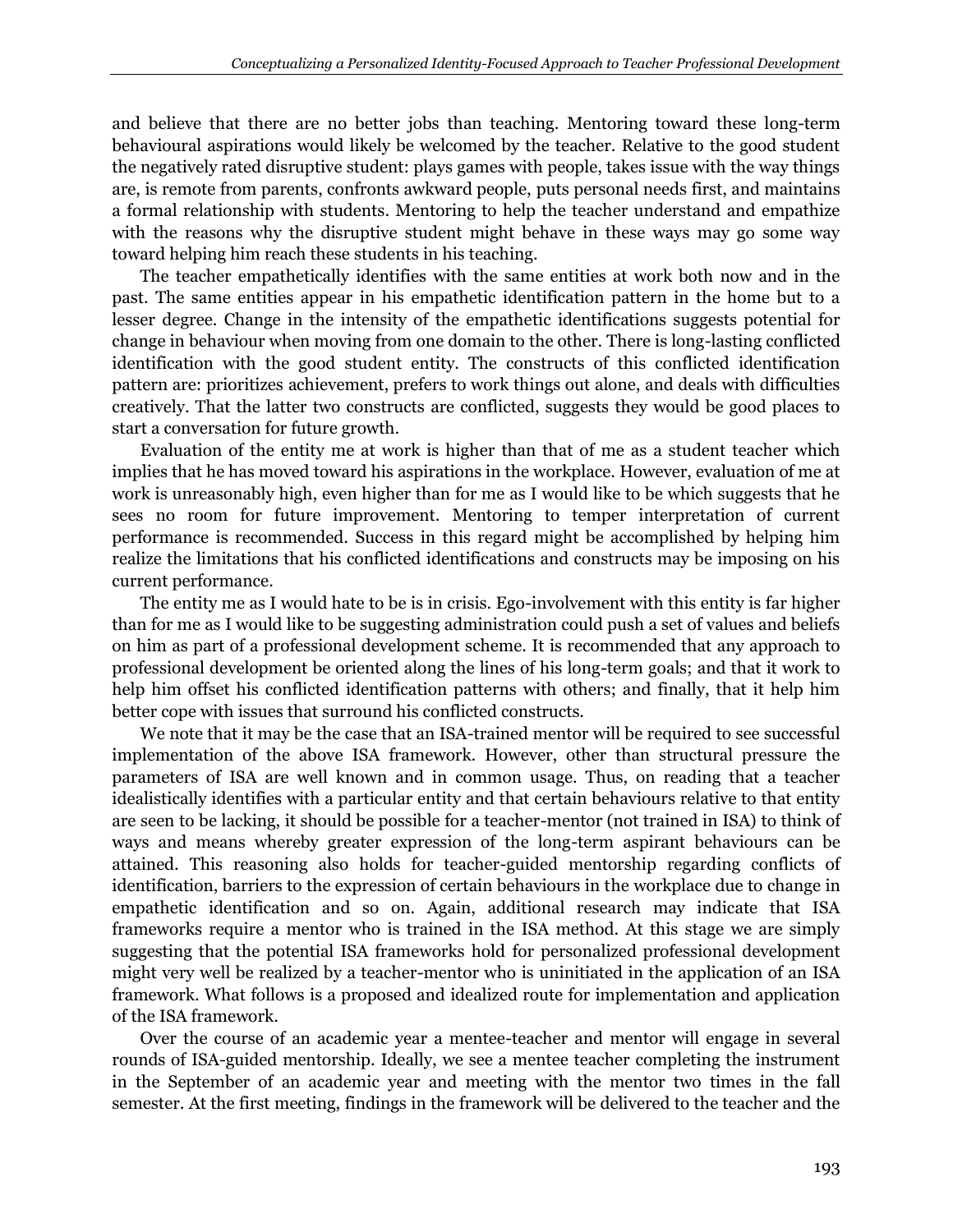advisements for improved behaviours will be provided and discussed. At the close of the first meeting the teacher will leave with the understanding that an honest attempt to integrate the noted practices into day-to-day teaching will be required to effect desired change. In the second session, the mentor and mentee will discuss successes and failures regarding implementation of the findings of the initial ISA framework. Discussion will focus on encouraging even greater expression of those behaviours that were successfully met and ways and means for overcoming barriers to the expression of desired behaviours. In January the instrument will be re-completed and the ISA-framework will be regenerated and delivered to the teacher. Additional mentorship sessions will take place in February and April. The intent in the winter sessions will be to work as before, integrating advisements in the framework into day-to-day practice. Following the April mentorship session, the instrument will be completed a final time. Repeat completion of the instrument and reformulation of the framework in this way holds potential for evidencing change in professional identity.

To Pomerenk and Chermack (2017) mentoring is about providing encouragement that causes a mentee to consider new perspectives and to take next steps toward goals. This understanding is consistent with the purpose of our proposed ISA-guided mentorship sessions: to encourage mentees to work toward improvement. The information provided in an ISA framework serves to direct a core concept in mentorship orientation to change (Pawson, 2004) based in the current status of the teacher's professional identity. That is, holding recommendations of the ISA framework in mind and acting regularly upon them may, we feel, engender increased performance of aspirant behaviours whilst mitigating conflicts of identity that are holding performance back. Accordingly, we feel that ISA guided mentorship has potential for informing a teacher of issues in their current view of self, providing prompts that may help with overcoming issues, and ultimately nurturing improvements in professional identity.

#### **Conceptualizing Professional Development and ISA-informed Mentorship as Reform**

Despite rhetoric calling for a more progressive approach to teacher professional development, strategies that reflect a one-size-fits-all orientation persist (Burnham, 2015; Lieberman, 1995; Yendol-Hoppey & Dana, 2010). Over two decades ago, Darling-Hammond and McLaughlin (1995) noted that the success of the professional development reform agenda relies on teachers' success in adopting new visions of practice and unlearning entrenched practices and beliefs. However, then like now, it would seem that few opportunities and little support for reformfocused professional development exist for teachers. What Darling-Hammond and McLaughlin described as "prepackaged" and "traditional top-down" training approaches remain the status quo. Those working in schools know that professional development activities are commonly delivered through ineffective "one-shot" workshops (Burnham, 2015). Perhaps it should not be surprising that outdated models of delivery present challenges for actualizing authentic educational reform. According to Scribner (1999),

To overcome this stilted approach to learning, professional development will need to be conceptualized as more than a vehicle for reform. Rather, professional development must be considered a reform in and of itself; that is, professional development must become an integral part of teacher work and the culture of schools. (p. 263)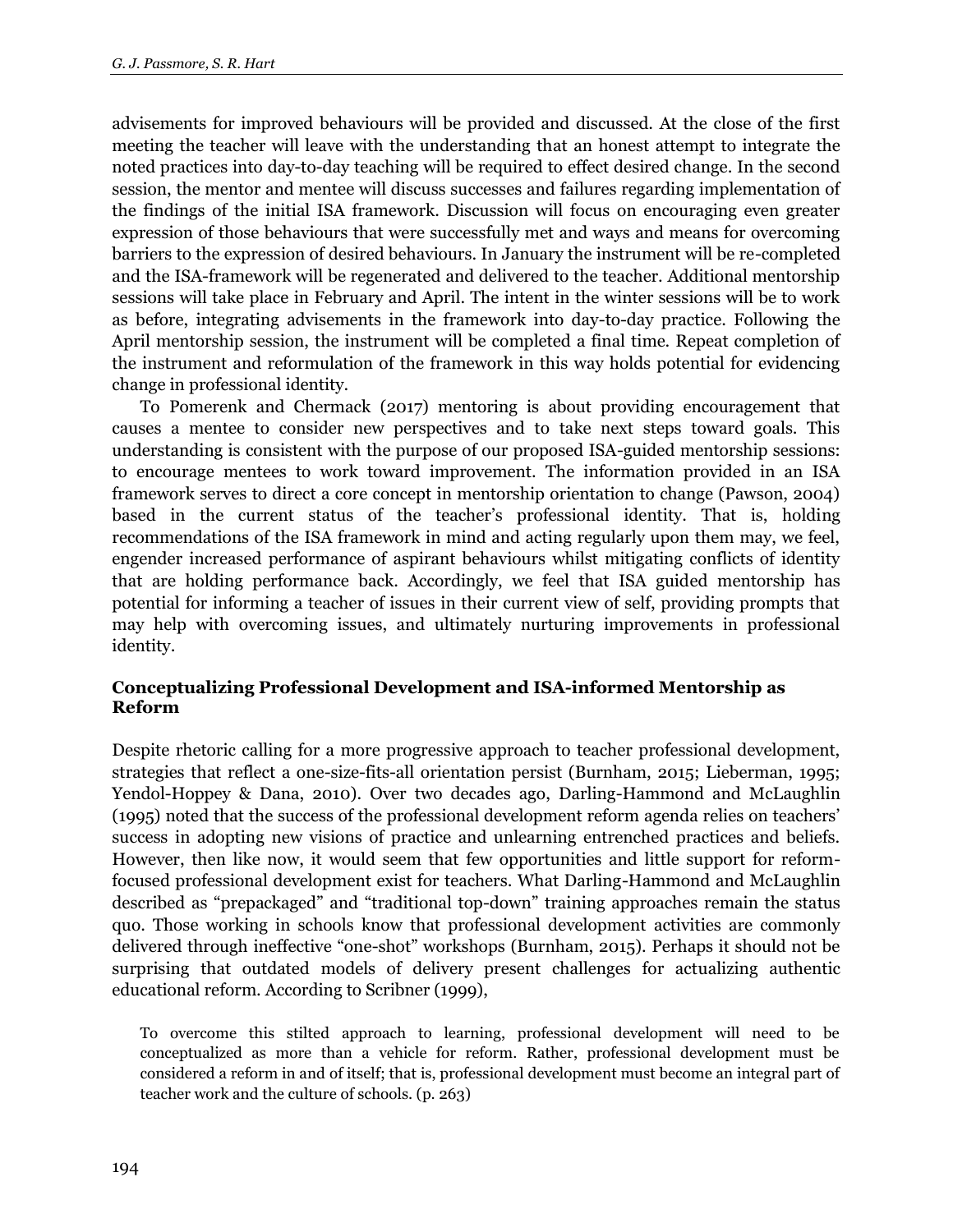This paper embraces the above statement, proposing that ISA derived mentorship frameworks potentially represent an innovative type of professional development that can be conceptualized as reform. Further, using ISA for the evaluation of teacher identity and for the formation of mentorship frameworks is presented as an answer to Lieberman's (1995) call to "deepen our understanding of how teachers acquire the experience that encourages them to grow and change in the context of school reform" (p. 592). It is our contention that mentorship sessions delivering ISA-derived personalized mentorship frameworks might serve as an innovative means of promoting reflective practice that can in turn support the formation of professional identities that foster teacher agency. It is important to highlight that this contention is only an initial hypothesis. Future iterations of this work will involve the implementation of an ISAderived personalized mentorship framework so as to provide opportunities to consider empirical evidence that may support or contradict this supposition.

Considering the realities of today's diverse schools and established understandings concerning best practices in education, a new approach that moves away from the one-size-fitsall paradigm and moves towards a tailored response to individual teacher needs is not only warranted but long overdue. It is time to acknowledge, and give consideration to, what Geijsel and Meijers (2005) see as "an alternative paradigm of learning" that results from contemporary changes and new realities in education. Building on the work of Illeris (2002), Geijsel and Meijers suggest "that the paradigm shift is realized only when teachers become able to learn creatively, as opposed to reproductively" (p. 420). Given this understanding, involving teachers in active, as opposed to passive, professional development experiences is an imperative component of reform. Whereas traditional models of professional development rely on the passive reproduction of predefined information or knowledge for teachers, active models rely on the construction of understandings by teachers. The latter model recognizes and accepts teachers as active players in the process of education who possess some level of professional autonomy and efficacy.

If we accept the constructivist premise that "people learn best through active involvement and by thinking about and articulating what they have learned" (Lieberman, 1995, p. 592), it is logical to accept that identity formation is a fundamental component of ongoing teacher growth and development. After all, like learning, teacher identity is formed through an active, ongoing, fluid, and personal process of negotiating educational and teaching-related experiences. Consequently, the construction of teachers' professional identity needs to be conceptualized as a form of learning (Geijsel & Meijers, 2005). Guided by this understanding, professional identity formation can be viewed as "a circular learning process, in which experiences and the selfconcept are related through using concepts and endowing them with personal sense" (Geijsel & Meijers, 2005, p. 425). Beijaard et al. (2004) would likely agree as they describe identity formation as "a process of practical knowledge-building characterized by an ongoing integration of what is individually and collectively seen as relevant to teaching" (p. 123). Likewise, Battey, and Franke (2008) suggest that "identity does not sit separately from knowledge and skills" rather, [it] is shaped by the knowledge and skills we acquire and shapes the knowledge and skills we seek to develop (p. 128). When viewed in this way, identity can be understood "as the everchanging configuration of interpretations individuals attach to themselves, as related to the activities that they participate in" (Geijsel & Meijers, 2005, p. 423). In other words, identity and learning are not only interwoven and interdependent; they evolve together as a result of new experiences, emerging understandings, and prevailing beliefs that relate to professional practice.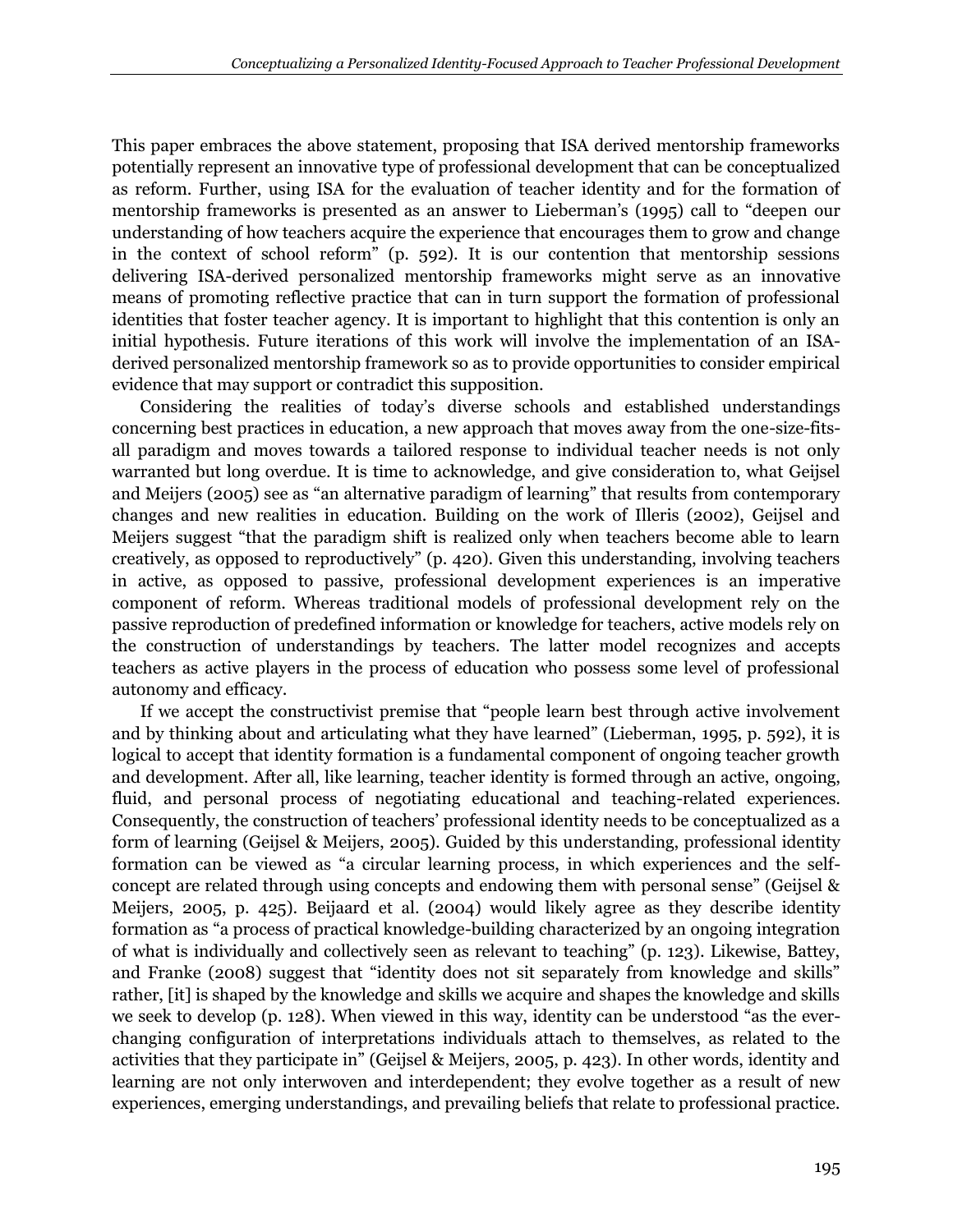The close and intertwined relationship between learning and identity formation is precisely why teachers (or at least those with an appreciation for constructivism) frequently stress the importance of students knowing themselves as learners. Lieberman (1995) suggests that approaches "that are built on this view of learning are at the heart of a more expanded view of teacher development that encourages teachers to involve themselves as learners in much the same way as they propose their students do" (p. 592). It is reasonable to suggest that if we encourage students to know themselves as a way of facilitating growth, we should be doing the same for teachers. Following this line of reasoning, professional development initiatives need to be identified, planned, and enacted within a framework that firmly situates teachers as learners (Darling-Hammond & McLaughlin, 1995). Williams (2001) suggests that one way such a learner-centred view of teaching challenges the traditional approach to professional development is by embracing the transformational concept of constructivism. Williams notes, constructivism "exemplifies the belief that learners create their own knowledge structures rather than merely receiving them from others" (p. 5). In accordance with this understanding, we subscribe to the notion that constructivist practices must be present in professional development initiatives "if teachers are to be convinced of the validity of those practices and to understand them well enough to integrate them into their classrooms" (Williams, 2001, pp. 11- 12). Extrapolating on this thinking, we have come to understand teacher identity as a knowledge structure that is constructed in the mind of the teacher and not something that can simply be transmitted there.

The perspective outlined above permits us to look at teacher identity formation through a constructive-developmental lens. This is a lens that prompted Rodgers and Scott (2008) to reiterate calls from theorists for teachers to become aware of their identities and the contextual forces that shape them; "teachers should go about making the psychological shift from being authored by these forces to authoring their own stories" (p. 733). Fostering a teacher's awareness of their identity and the forces that construct that identity may hold potential for supporting meaningful professional growth. Such an approach could in turn support teacher agency and promote reform-minded action, thus representing authentic and successful professional development. The stage would be set for the psychological shift necessary for teachers to enact meaningful change.

Battey and Franke (2008) remind us that "identity is in itself a tool that mediates action" (p. 129). From this perspective, if we view professional development as a dynamic sociocultural "space for acquiring new knowledge, re-crafting identities, and challenging existing cultural and social practices" (Battey & Franke, 2008, p. 129), we can begin to understand how it might be conceptualized as reform. Furthermore, we can begin to see the importance of creating professional development spaces or interventions with careful consideration for how they can support and influence professional identity formation.

It is our contention that any professional development initiatives seeking to enact authentic reform will acknowledge the critical role of teacher identity and leverage a constructivist understanding of professional identity learning. The understanding being that educational reform, the realization of a paradigm shift, requires reflective teachers who are capable of learning creatively rather than reproductively (Geijsel & Meijers, 2005). The time has come for professional development initiatives that facilitate creative and active learning by shifting away from reproductive and passive learning models; we must give teachers the space they require to author their own stories and become agents of educational change. Consequently, it would seem that the call for "teachers to assume agency, find their voice, and take the authority to shape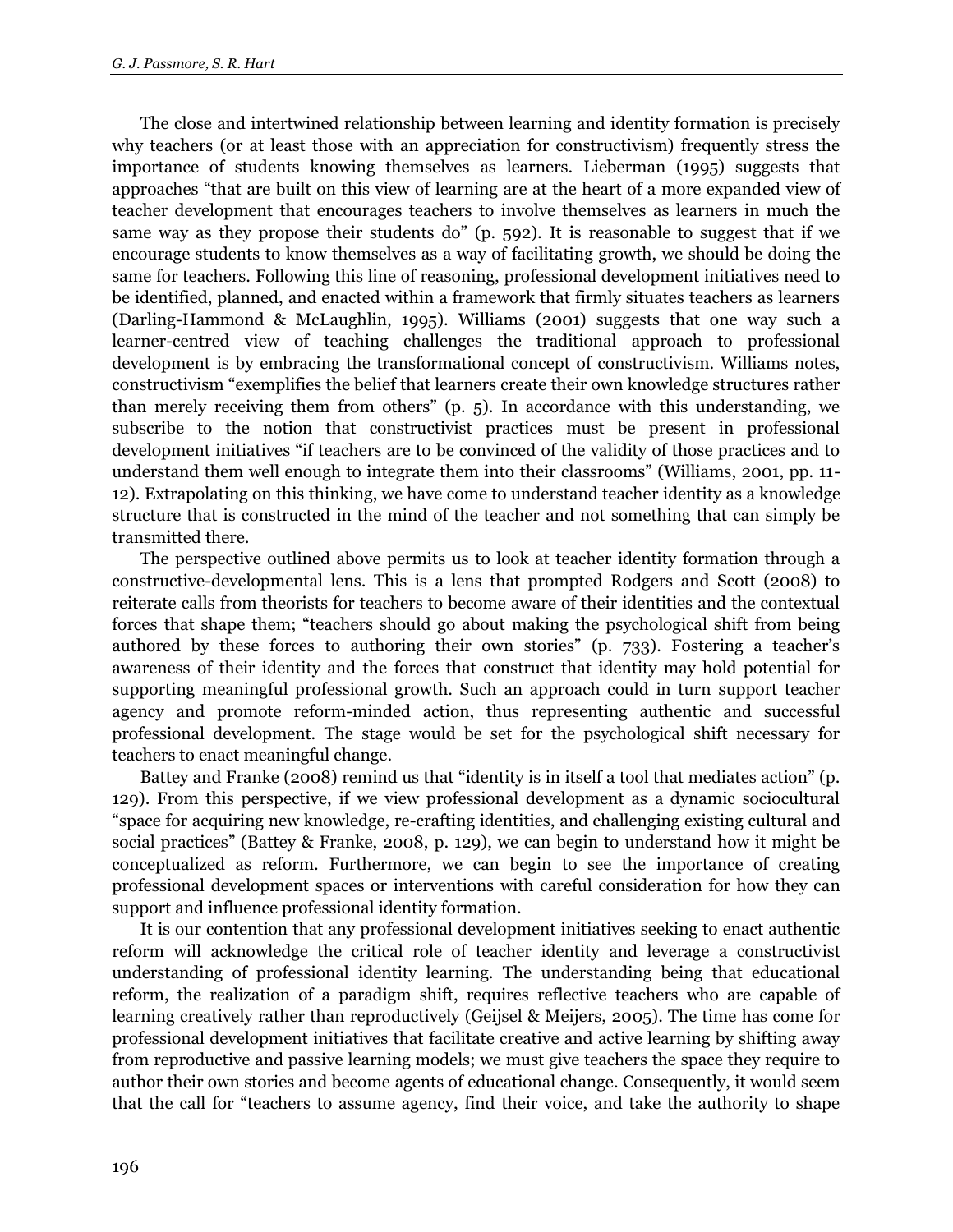their own professional paths and identities" (Rodgers & Scott, 2008, p. 733), is particularly relevant at this juncture. Like Rodgers and Scott, we believe it is possible to design interventions that challenge teachers by overtly making them aware of the ways in which their identities have and are being shaped. Moreover, we believe it is also possible to support teachers in reflection upon those forces in order to help them become more self-determining in their professional practice. Like Bullough (2005), we subscribe to the notion that self-knowledge, leading to professional identity, is "central to being and becoming a teacher" (p. 144).

As we noted at the onset of this paper, of particular importance to our position is the understanding that the shifting nature of a teacher's identity results from it being "shaped and reshaped in interaction with others in a professional context" (Beauchamp & Thomas, 2009, p. 178). If we accept that professional identity is a learning process that takes shape within a constantly evolving sociocultural and constructivist context, we can entertain the notion that developing an awareness of identity might be facilitated by the company of a mentor who has been made aware of the forces shaping that identity. Johnson (2003) elucidates,

…perhaps most fundamentally, our identity shifts in our relationships with people, with learners as well as colleagues. Understanding who I am is relational, constructed and altered by how I see others and how they see me in our shared experiences and negotiated interactions. (p. 788)

In the same vein, Bullough (2005) states that "identity is the way one is with and for others; it is the basis of an individual's claims both to dignity and to authenticity; it is a framework for action and the personal grounding of practice" (p. 144). The presence of others provides an invaluable opportunity for a teacher to recognize, think about, construct, articulate, understand, and ultimately shape their own identity. Battey and Franke (2008) aptly note: "We do not develop our identities as teachers in isolation" (p. 128).

Similarly, Geijsel, and Meijers (2005) remind us that "identity is a learning process: it is not something that happens to you, but something that you try to construct with the help of culturally available building materials" (pp. 423-424). As we see it, one of the most accessible and easily leveraged resources is that of other professionals who form the sociocultural milieu of the educational environment. One way this valuable human resource can be leveraged is by seeing them as what Rhodes and Beneicke (2002) call "coach-mentors": individuals that "have the potential to go beyond the instrumental level of mechanistic direction for colleagues and would ideally offer the opportunity to reflect deeply on practice" (p. 304). Similar to the notion of a consultative mentor (Walkington, 2005), a coach-mentor is seen as being more than a directive supervisor; this is an individual who is charged with the responsibility of fostering a collegial relationship that promotes reflective practice and supports professional growth. The mentoring-coaching process, as Pask and Joy (2007) indicate, "entails moving from framing and understanding the present to reframing and implementing the preferred future alternative through carefully reflected action" (p. 246). Given this understanding, it is our contention that coach-mentors may hold particular promise for influencing identity formation via the promotion of discussion and critical reflection. In a similar vein, McIntyre and Hobson (2016) argue that "external mentors" can enhance beginner teachers' professional identity development by creating a "space in which mentees are able to openly discuss professional learning and development needs, discuss alternatives to performative norms and take risks in classrooms" (p. 133). The current paper argues that by establishing such discursive space, the conditions for teacher agency, and therefore educational reform, can likely begin to be established.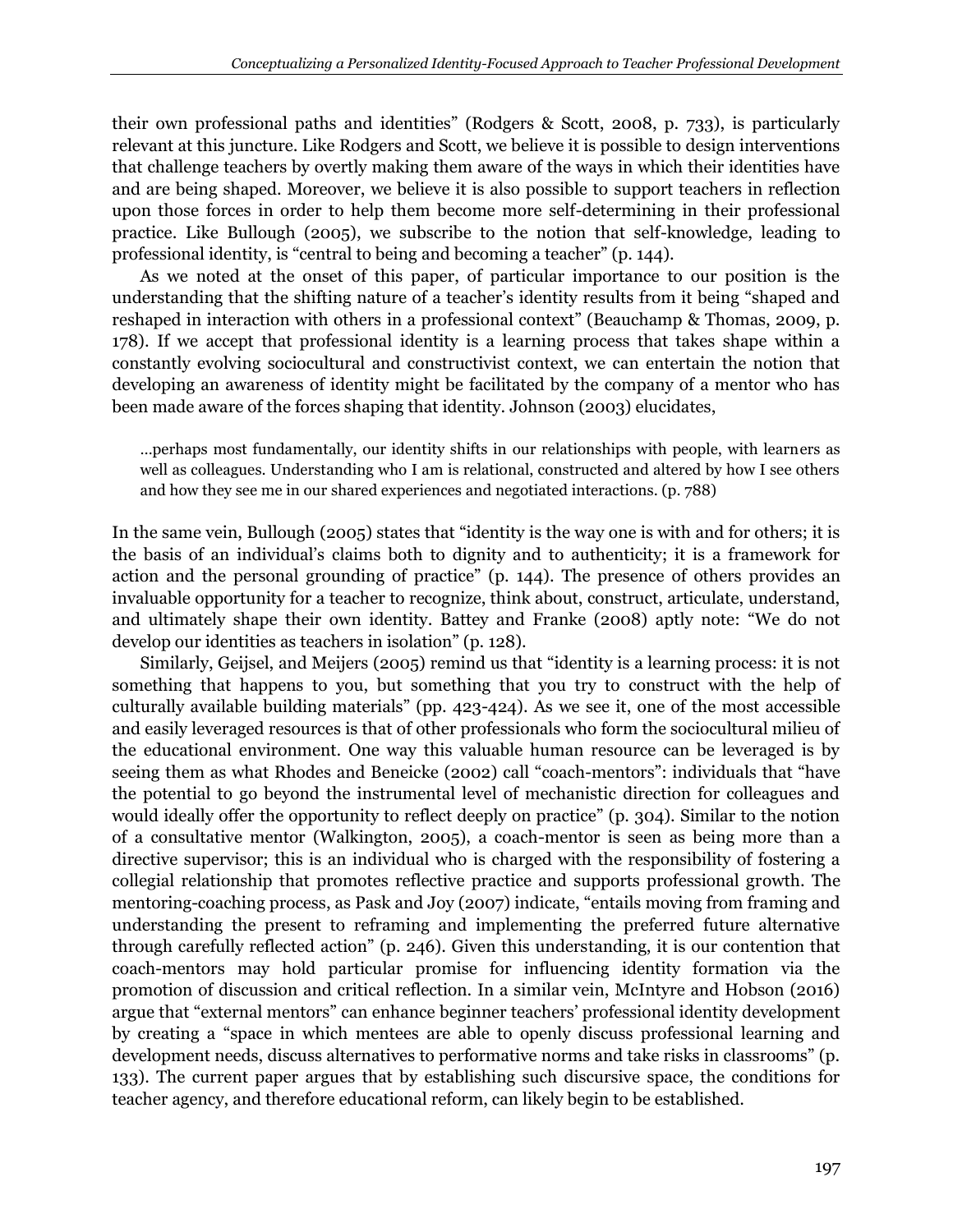Because we understand mentoring as including coaching (Clutterbuck, 1991; Landsberg, 1996), from this point forward we use the term mentor to refer to the notion of coach-mentor. As Rhodes and Beneicke (2002) indicate, "both coaching and mentoring are complex activities deeply associated with the support of individual learning" (p. 301). Further highlighting this connection, Pask and Joy (2007) state that the overarching concept here is mentoring as it "is the essential prerequisite to coaching and must be followed by it … Mentoring and coaching belong together. To engage in one without the other is futile" (p. 246).

Pointing to the importance of such players, Timperley (2011) suggests that "it is not easy for anyone to identify their own professional learning needs because it is difficult to step outside one's own frame of reference … they need the assistance of others" (p. 15). Research has shown that positive mentoring can help a mentee develop their sense of professional identity and foster an awareness of abilities (Kram, 1985). As promising as this may make mentoring sound as a professional development intervention, the work of Hoffman-Kipp (2008) reminds us that this process of identity development is only possible because of critical reflection. Consequently, we should not interpret mentoring as the being the primary driver of professional identity construction, rather we should see it as an intervention that has potential for stimulating or prompting reflective practice. Important to mentoring is the notion that professional learning can take place within the context of professional practice and can be enhanced by sharing constructive dialogue (Kennedy, 2005). According to Clutterbuck and Lane (2004), "mentoring offers the opportunity to take time to reflect, to develop ideas and to draw breath - the essential element of high performance" (p. 163). From this perspective, the mandate of the mentor can be viewed as being similar to what Hoffman-Kipp (2008) identifies as being his own personal educative aspiration:

… to help teachers make conscious the ways that they have the power to change, redirect, or reject the ways in which their professional identity has been made for them and to reclaim the power to build that identity themselves based upon their ideals. (p. 161)

Encouraging reflective practice of this nature, it would seem, is particularly appropriate for supporting the construction of autonomous and self-determining professional identities.

Perhaps it goes without saying that effective mentoring is required in order to accomplish this important work of encouraging beneficial reflective practice. Consequently, any professional development model that leverages mentoring needs to adequately support the work of mentors. In other words, the conditions and tools for effective implementation of mentoring must be made available to mentors. Consistent with this line of thinking, it has been suggested that the dearth of guidance concerning implementation of mentoring "needs to be addressed if the potential benefits of these mechanisms are to be realised" (Rhodes & Beneicke, 2002, p. 303). Such guidance for mentors, according to Rhodes and Beneicke (2002), "will need to carefully identify the teacher learning needs which truly need to be met in order to raise standards and attainment within their schools" (p. 304). Similarly, Clutterbuck and Lane (2004) argue that in order to be effective, mentors "need to be able to adjust their approach to meet the differing situations within which their mentees operate, so bringing a tailored approach that is individual to the needs of that mentee in their particular circumstances" (p. 197). This diagnostic perspective acknowledges the situation-specific context of mentoring and points to the value of a mentor who can "bring a different emphasis dependent on the mentee's need at that time (Clutterbuck & Lane, 2004, p. 197).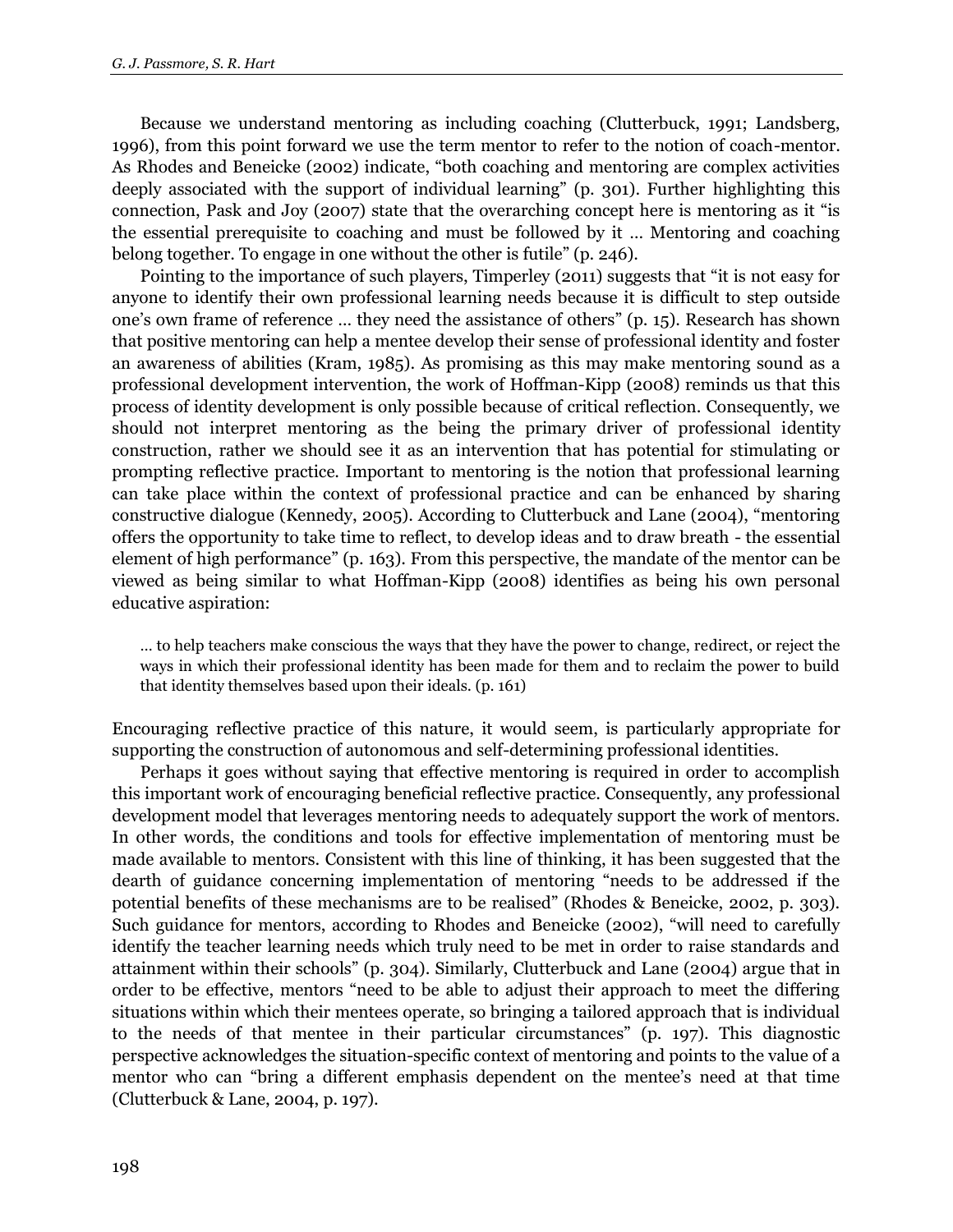Because of its ability to provide a snapshot of professional identity at different biographical stages, ISA could potentially serve as a tool for helping facilitate personal mentoring relationships. Identity analysis summaries derived from ISA reports have the capacity to inform and guide the work of mentors as they encourage their mentees toward reflective practice. We anticipate that an ISA-informed mentorship can represent what Kennedy (2005) calls a "transformative view" of professional development "where the relationship provides a supportive, but challenging forum for both intellectual and affective interrogation of practice" (p. 243). Similarly, our proposed ISA-informed framework can be viewed as a potential means of facilitating and creating what McIntyre and Hobson (2016) refer to as a "safe, discursive space" (p 147) for professional learning and identity development. In their research, McIntyre and Hobson found that a mentor can act as a catalyst for the creation of "a form of refuge and reflexive space, within which participants could critically reflect on their practice and that of their school" (p. 152). Because the ISA instrument is an identity-focused tool, we hypothesize that it can help facilitate and guide the work of a mentor, essentially it creates a space for constructive discourse.

To reiterate what was stated at the opening of this the penultimate section of our work, we believe that ISA frameworks as presented in this paper hold promise for contributing to a tailored or personalized approach to mentoring. It is our contention that a professional development model (see Figure 4) that embraces identity-specific mentoring and encourages directed reflective practice will honour and empower teachers as capable agents of change. Professional development conceptualized in this way not only represents reform, it actually embodies it.

## **Conclusion and Suggestions for Future Research**

Much work remains in order to realize school reform efforts. Given the pivotal role teacher professional development plays in the educational change process, there is a need to rethink traditional approaches (Williams, 2001). This paper represents a conceptual starting point for the future evolution of progressive and responsive professional development initiatives. More specifically, the exploratory work outlined here is intended to promote conversation about the possibilities associated with a personalized approach to fostering professional growth as it relates to teacher identity. Given the philosophical and theoretical underpinnings of this work, the authors are optimistic that an ISA-informed approach may help jurisdictions, institutions, and administrators better meet the professional development needs of individual teachers. However, this optimism is tempered with an understanding that more needs to be done to empirically establish, and make explicit, the possible role of ISA in professional development initiatives. The current paper represents a conceptual foundation on which future studies, more empirical in nature, can be established. Future studies that involve the implementation of an ISA-informed mentorship framework will determine the usefulness of the tool. That is, we again acknowledge that until such an evaluation is completed, the applicability of this tool is unknown and speculative. The usefulness of the proposed ISA-informed professional development model will ultimately be determined by its ability to change teacher identity and in doing so positively impact teacher effectiveness and student achievement.

To assist with this future work, we propose the conceptual model in Figure 4 that links ISA, mentoring, reflective practice, professional identity formation, teacher agency, and reform. It is our contention that any teacher professional development that aims to truly enact educational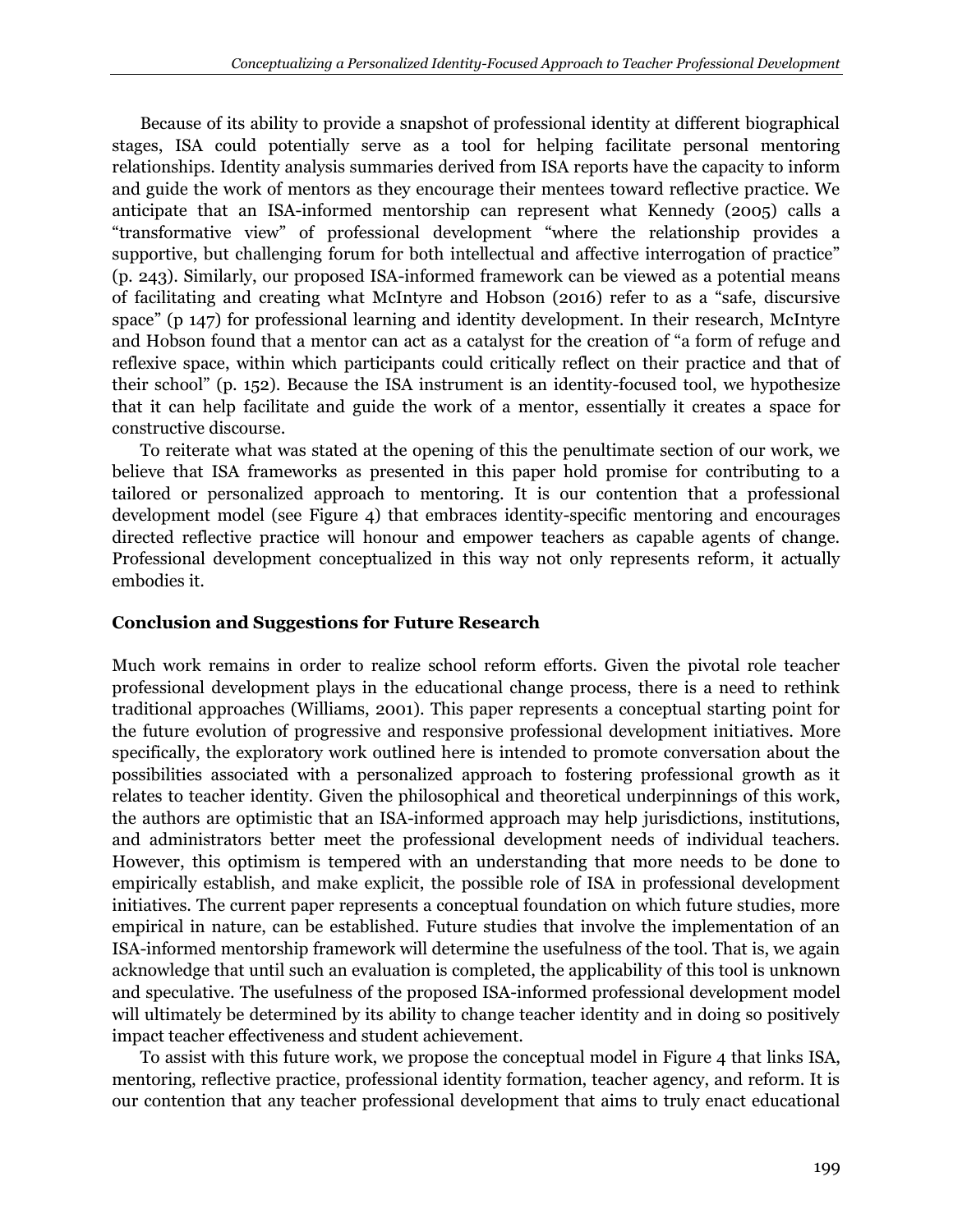

*Figure 4. Proposed ISA-Informed Professional Development Model.*

reform will need to acknowledge the importance of teacher identity formation and teacher agency in that process. The conceptual model we have offered not only places emphasis on the importance of teacher identity, but also suggests a possible pathway for supporting the formation of that identity by way of reflective practice that is promoted by ISA-informed mentoring. As we have noted previously, of particular importance to this paper is the understanding that a teacher's identity is "shaped and reshaped in interaction with others in a professional context" (Beauchamp & Thomas, 2009, p. 178). This sociocultural and constructivist understanding of identity development, combined with our firm belief in the value of reflective practice, leads us to consider the possible benefit of leveraging ISA-informed mentoring as a logical impetus for authentic educational change. Like Little (1993), we believe that "one test of teachers' professional development is its capacity to equip teachers individually and collectively to act as shapers, promoters, and well-informed critics of reforms" (p. 130). Consequently, we want future research to explore the effectiveness of our model in cultivating action-inclined teachers.

The next step in this research then is the formation and implementation of a professional development framework that leverages and builds on the foundational ideas shared in this article. At present, the plan is to establish an ISA-informed mentorship relationship for an individual teacher over an eight-month period. In addition to informing and guiding the work of the mentor, ISA will be used to monitor any changes in the teacher's identity along the way. During that time, implications associated with the customized and targeted mentoring relationship will be explored in detail. As stated previously, the purpose of the current paper is simply to provide a theoretical foundation on which such future research can be developed. That future work will provide opportunities for empirical exploration and validation of our conceptual model.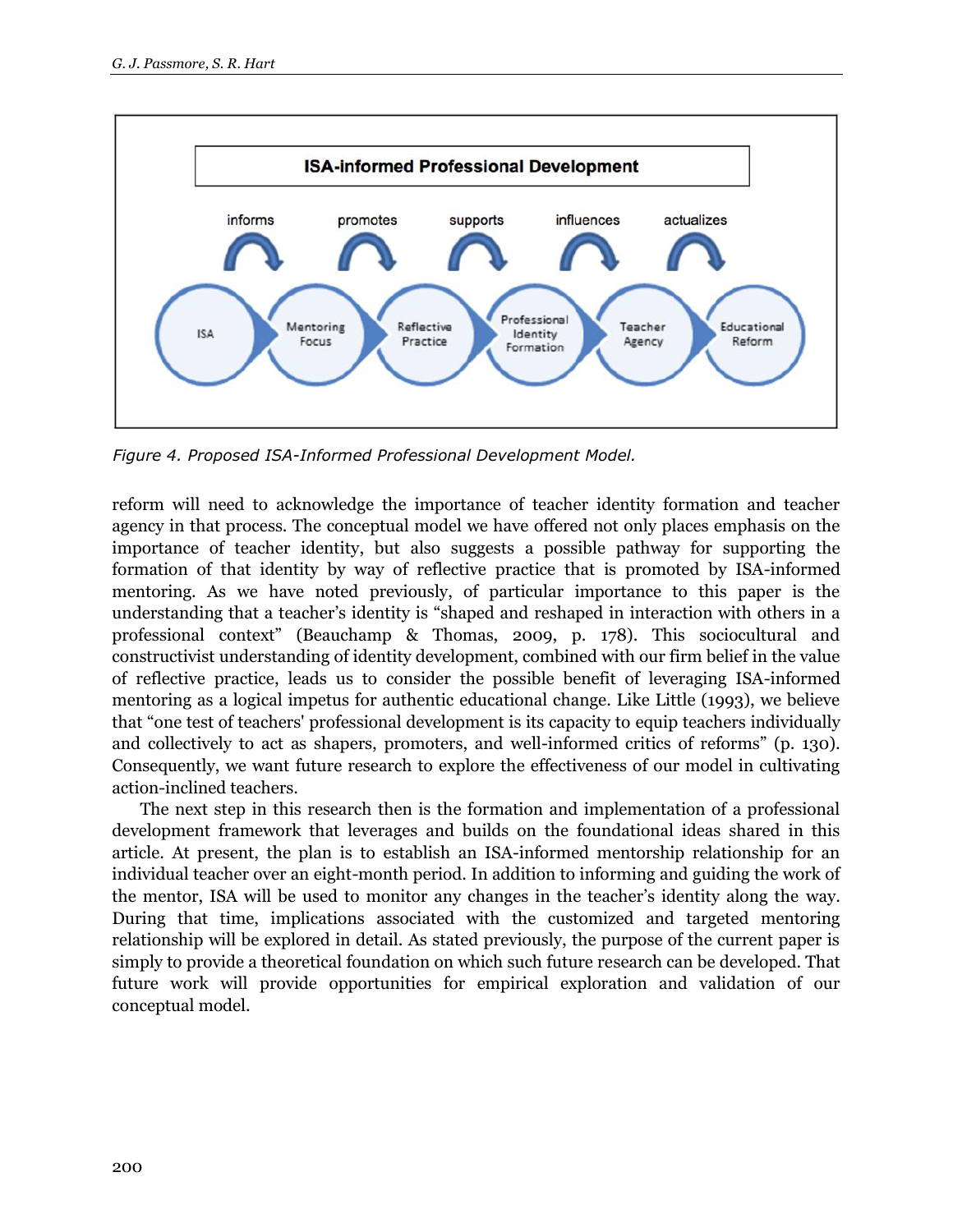# **References**

- Akhtar, S., & Samuel, S. (1996). The concept of identity: Developmental origins, phenomenology, clinical relevance, and measurement. *Harvard Review of Psychiatry, 3*(5), 254-267. http://dx.doi.org/10.3109/10673229609017193
- Armor, D., Conroy-Oseguera, P., Cox, M., King, N., McDonnell, L., Pascal, A., … Zellman, G. (1976). *Analysis of the school preferred reading programs in selected Los Angeles minority schools*. [Report No. R-2007-LAUSD]. Santa Monica, CA: Rand. Retrieved from <https://www.rand.org/content/dam/rand/pubs/reports/2005/R2007.pdf>
- Battey, D., & Franke, M (2008). Transforming identities: Understanding teachers across professional development and classroom practice. *Teacher Education Quarterly, 35*(3), 127-149. http://www.teqjournal.org
- Beauchamp, C., & Thomas, L. (2009). Understanding teacher identity: An overview of issues in the literature and implications for teacher education. *Cambridge Journal of Education, 39*(2), 175–189. https://doi.org/10.1080/03057640902902252
- Beijaard, D., Meijer, P.C., & Verloop, N. (2004). Reconsidering research on teacher identity. *Teaching and Teacher Education, 20*(2), 107-128. https://doi.org/10.1016/j.tate.2003.07.001
- Berzonsky, M.D. (1999). Identity styles and hypothesis testing strategies. *Journal of Social Psychology, 139*(6), 784-789. http://dx.doi.org/10.1080/00224549909598257
- Bullough, R.V. Jr., (2005). Being and becoming a mentor: School-based teacher educators and teacher educator identity. *Teaching and Teacher Education, 21*(2), 143-155. http://dx.doi.org/10.1016/j.tate.2004.12.002
- Burnham, L. (2015). *Creating an online virtual staffroom for teachers that encourages collaboration and community* (Master's thesis). Retrieved from http://hdl.handle.net/1828/6952
- Clutterbuck, D. (1991). *Everyone needs a mentor: Fostering talent at work* (2nd ed.), London, England: Chartered Institute of Personnel and Development.
- Clutterbuck, D., & Lane, G. (2004). *The situational mentor: An international review of competences and capabilities in mentoring*. Aldershot, England: Gower.
- Cokley, K., (2007). Critical issues in the measurement of ethnic and racial identity: A referendum on the state of the field. *Journal of Counselling Psychology, 54*(3), 224-234. http://dx.doi.org/10.1037/0022-0167.54.3.224
- Cooper, K., & Olson, M. R. (1996). The multiple 'I's' of teacher identity. In M. Kompf, W. R. Bond, D. Dworet, & R. T. Boak (Eds.), *Changing research and practice: Teachers 'professionalism, identities and knowledge* (pp. 78–89). Washington, DC: Falmer Press.
- Crocetti, E., Rubini M., & Meeus, W. (2008). Capturing the dynamics of identity formation in various ethnic groups: Development and validation of a three-dimensional model. *Journal of Adolescence, 31*(2), 207-222. http://dx.doi.org/10.1016/j.adolescence.2007.09.002
- Darling-Hammond, L., & McLaughlin, M.W. (1995). Policies that support professional development in an era of reform. *Phi Delta Kappan, 76*(8) 597-604. http://dx.doi.org/10.1177/003172171109200622
- Duriez, B., & Soenens, B. (2006). Personality, identity styles, and religiosity: An integrative study among late and middle adolescents. *Journal of Adolescence, 29*(1), 119-135. http://dx.doi.org/10.1016/j.adolescence.2004.11.007
- Ewart, S., & Weinreich, P. (2006). Emotional significance of a construct. Retrieved from http://www.identityexploration.com/uploads/files/Emotional\_significance\_of\_a\_construct.pdf
- Geijsel, F., & Meijers, F. (2005). Identity learning: the core process of educational change. *Educational Studies, 31*(4), 419-430. http://dx.doi.org/10.1080/03055690500237488
- Girvan. C., Conneely, C., & Tangney, B. (2016). Extending experiential learning in teacher professional development. *Teaching and Teacher Education, 58*, 129-139. https://doi.org/10.1016/j.tate.2016.04.009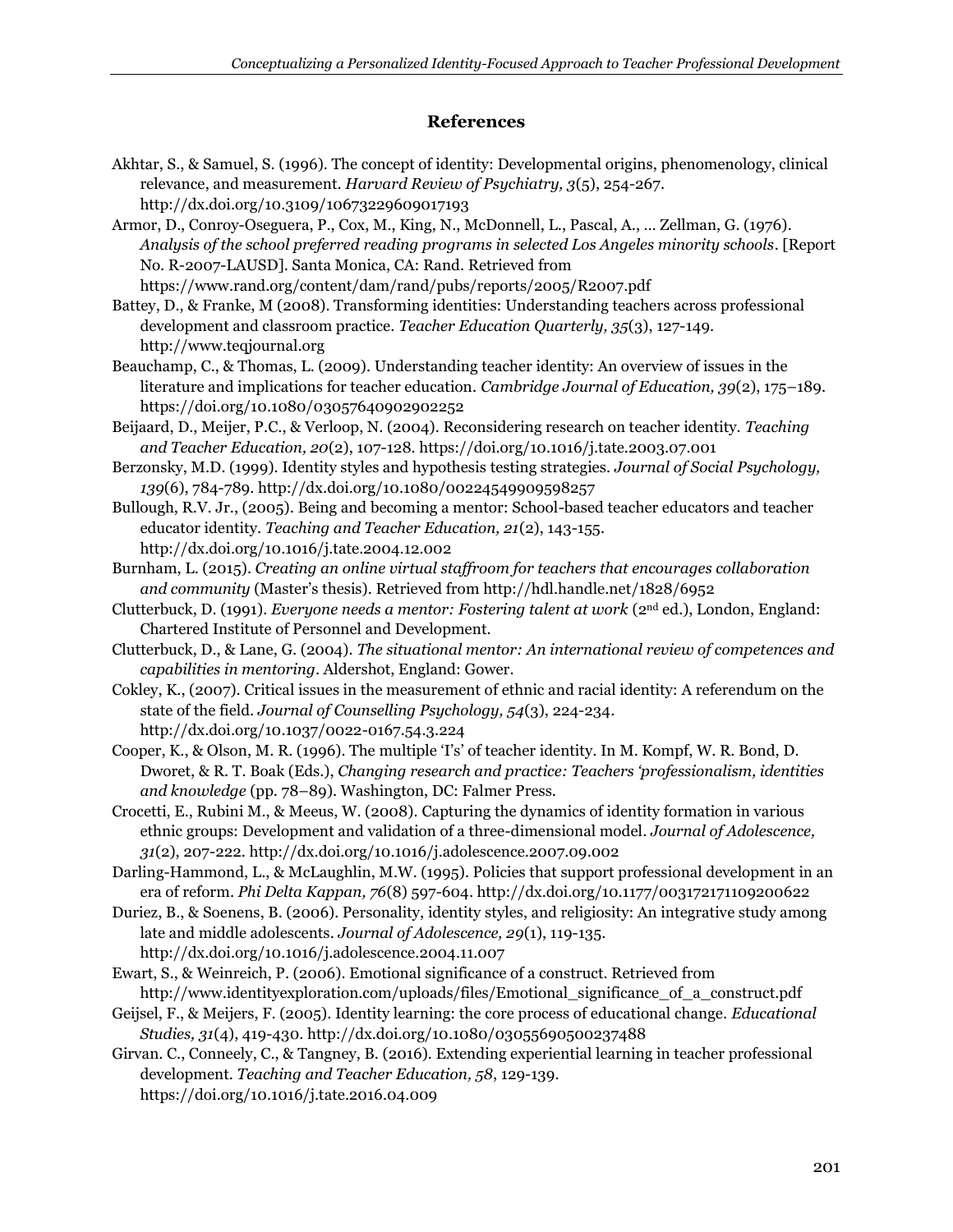Goodson, I.F., & Cole, A.L. (1994). Exploring the teacher's professional knowledge: Constructing identity and community. *Teacher Education Quarterly, 21*(1), 85-105. Retrieved from http://www.teqjournal.org

Henry, A. (2016). Conceptualizing teacher identity as a complex dynamic system: The inner dynamics of transformations during a practicum. *Journal of Teacher Education, 67*(4), 291-305. http://dx.doi.org/10.1177/0022487116655382

Hoffman-Kipp, P. (2008). Actualizing democracy: The praxis of teacher identity construction. *Teacher Education Quarterly, 3*5(3), 151-164. http://www.teqjournal.org

Hogard, E. (2014). Evaluating the identity of program recipients using and identity exploration instrument. *Canadian Journal of Program Evaluation, 29*(1), 1-35. http://dx.doi.org/10.3138/cjpe.29.1.1

Identity Exploration Limited (n.d.). ISA concepts and their meanings. Retrieved from http://www.identityexploration.com/isa\_concepts\_and\_their\_meanings.asp

Illeris, K. (2002). *The three dimensions of learning: contemporary learning theory in the tension field between the cognitive, the emotional and the social*. Frederiksberg, Denmark: Roskilde University Press.

Johnson, K. A. (2003). "Every experience is a moving force": identity and growth through mentoring. *Teaching and Teacher Education, 19*(8), 787-800. http://dx.doi.org/10.1016/j.tate.2003.06.003

Kennedy, A. (2005). Models of continuing professional development: a framework for analysis. *Journal of In-Service Education, 31*(2), 235-250. http://dx.doi.org/10.1080/13674580500200277

Kerby, A. (1991). *Narrative and the self*. Bloomington, IN: Indiana University Press.

Knowles, G. J. (1992). Models for understanding pre-service and beginning teachers' biographies: Illustrations from case studies. In I. F. Goodson (Ed.), *Studying teachers' lives* (pp. 99–152). London, England: Routledge.

Kram, K. E. (1985). *Mentoring at work: Developmental relationships in organizational life*. Glenview, IL: Scott, Foresman.

Lamote, C., & Engels, N. (2010). The development of student teachers' professional identity. *European Journal of Teacher Education, 33*(1), 3-18. http://dx.doi.org/10.1080/02619760903457735

Landsberg, M. (1996). *The Tao of coaching: Boost your effectiveness at work by inspiring and developing those around you*. London, England: Harper Collins.

Lasky, S. (2005). A sociocultural approach to understanding teacher identity, agency and professional vulnerability in a context of secondary school reform. *Teaching and Teacher Education, 21*(8), 899– 916. http://dx.doi.org/10.1016/j.tate.2005.06.003

Lieberman, A. (1995). Practices that support teacher development: Transforming conceptions of professional learning. *Phi Delta Kappan, 76*(8), 591-596. http://www.jstor.org/stable/i20405403

Little, J.W. (1993). Teachers' professional development in a climate of educational reform. *Educational Evaluation and Policy Analysis Summer, 15*(2), 129-151. http://dx.doi.org/10.3102/01623737015002129

McIntyre, J., & Hobson, A.J. (2016). Supporting beginner teacher identity development: external mentors and the third space. *Research Papers in Education, 31*(2), 133-158. http://dx.doi.org/10.1080/02671522.2015.1015438

Mokhele, M. (2015). Professional development as a personal transformation: Teachers' new perspectives. *Journal of Social Sciences and Humanities, 10*(2), 108-117. Retrieved from https://pdfs.semanticscholar.org/e907/19e405717ff98400faae7470ddae562feb99.pdf

Nias, J. (1989). Teaching and the self. In M. L. Holly, & C. S. McLoughlin (Eds.), *Perspective on teacher professional development* (pp. 151–171). London: Falmer Press.

Olsen, B. (2008). *Teaching what they learn, learning what they live*. Boulder, CO: Paradigm.

Pask, R., & Joy, B. (2007). *Mentoring-coaching: A guide for education professionals*. Maidenhead, England: McGraw-Hill/Open University Press.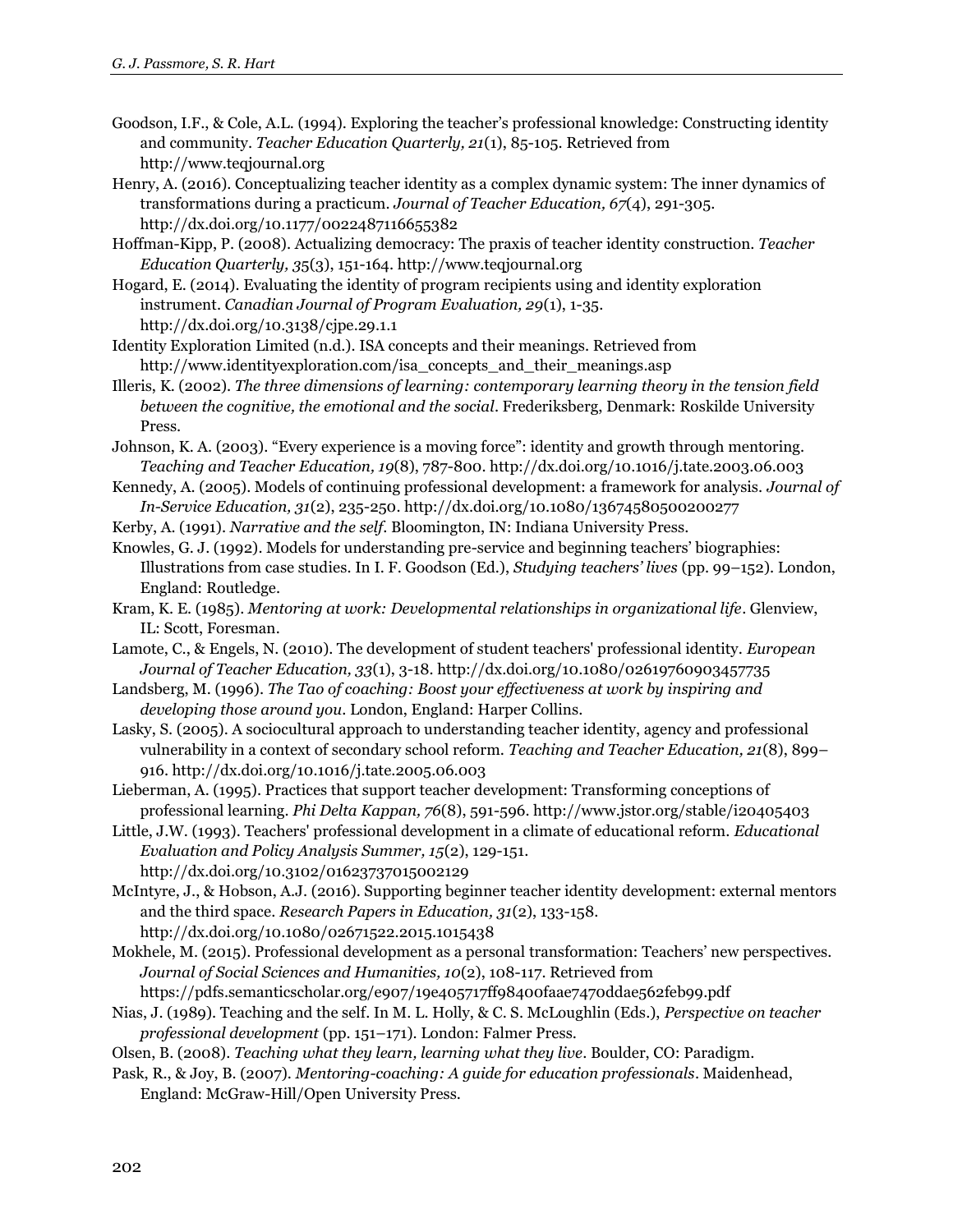- Passmore, G. J., Ellis, R., & Hogard, E. (2014) Measuring Identity: A Review of published studies [SHEU Occasional Paper 12]. High Wycombe, England: Buckinghamshire New University Press.
- Passmore, G. J. (2016). Uncovering aspects of teacher professional identity. In A. Spink et al. (Eds.), *Proceedings of the 10th International Conference on Methods and Techniques in Behavioral Research* (pp. 244-253). Dublin, Ireland.
- Pawson, R. (2004). Mentoring relationships: An explanatory view [ESRC UK Centre for Evidence Based Policy and Practice: Working Paper 21]. Retrieved from https://www.kcl.ac.uk/sspp/departments/politicaleconomy/research/cep/pubs/papers/assets/wp21. pdf
- Pomerenk, J., & Chermack, H. (2017). Using mentors to encourage others (and ourselves). *College and University, 92*(2), 31-36.
- Quiroz, P., & Secada, W. (2003). Responding to diversity. In A. Gamoran et al. (Eds.), *Transforming teaching in math and science: How schools and districts can support change* (pp. 87-104). New York, NY: Teachers College Press.
- Rhodes, C., & Beneicke, S. (2002) Coaching, mentoring and peer-networking: Challenges for the management of teacher professional development in schools. *Journal of In-Service Education, 28*(2), 297-310. https://doi.org/10.1080/13674580200200208
- Rodgers, C. R., & Scott, K. H. (2008). The development of the personal self and professional identity in learning to teach. In M. Cochran-Smith, S. Feiman-Nemser, D. J. McIntyre, & K. E. Demers (Eds.), *Handbook of research on teacher education* (pp. 732-755). New York, NY: Routledge.
- Rots, I., Aelterman, A., Vlerick, P., & Vermeulen, K. (2007). Teacher education, graduates' teaching commitment and entrance into the teaching profession. *Teaching and Teacher Education, 23*(5), 543- 556. http://dx.doi.org/10.1016/j.tate.2007.01.012
- Sachs, J. (2005). Teacher education and the development of professional identity: Learning to be a teacher. In P. Denicolo & M. Kompf (Eds.), *Connecting policy and practice: Challenges for teaching and learning in schools and universities* (pp. 5–21). Oxford, England: Routledge.
- Scribner, J.P. (1999). Professional development: Untangling the influence of work context on teacher learning. *Educational Administration Quarterly, 35*(2), 238-266. http://dx.doi.org/10.1177/0013161X99352004
- Timperley, H. (2011). *Realizing the power of professional learning*. New York, NY: Open University Press.
- Volkmann, M.J., & Anderson, M.A. (1998). Creating professional identity: Dilemmas and metaphors of a first-year chemistry teacher. *Science Education, 82*(3), 293-310.
- http://dx.doi.org/10.1002/(SICI)1098-237X(199806)82:3%3C293::AID-SCE1%3E3.0.CO;2-7 Walkington, J. (2005). Becoming a teacher: Encouraging development of teacher identity through reflective practice. *Asia-Pacific Journal of Teacher Education, 33*(1), 53–64. http://dx.doi.org/10.1080/1359866052000341124
- Weinreich, P., & Saunderson, W. (Eds.). (2003). *Analysing identity: Clinical, societal and cross-cultural contexts*. London, England: Routledge.
- Williams, B. (2001). *Adult learning theory: The mentoring connection* (Report No. SP 039775). Akron, OH: University of Akron.
- Yendol-Hoppey, D., & Dana, N. F. (2010). *Powerful professional development: Building expertise within the four walls of your school*. Thousand Oaks, CA: Corwin Press.